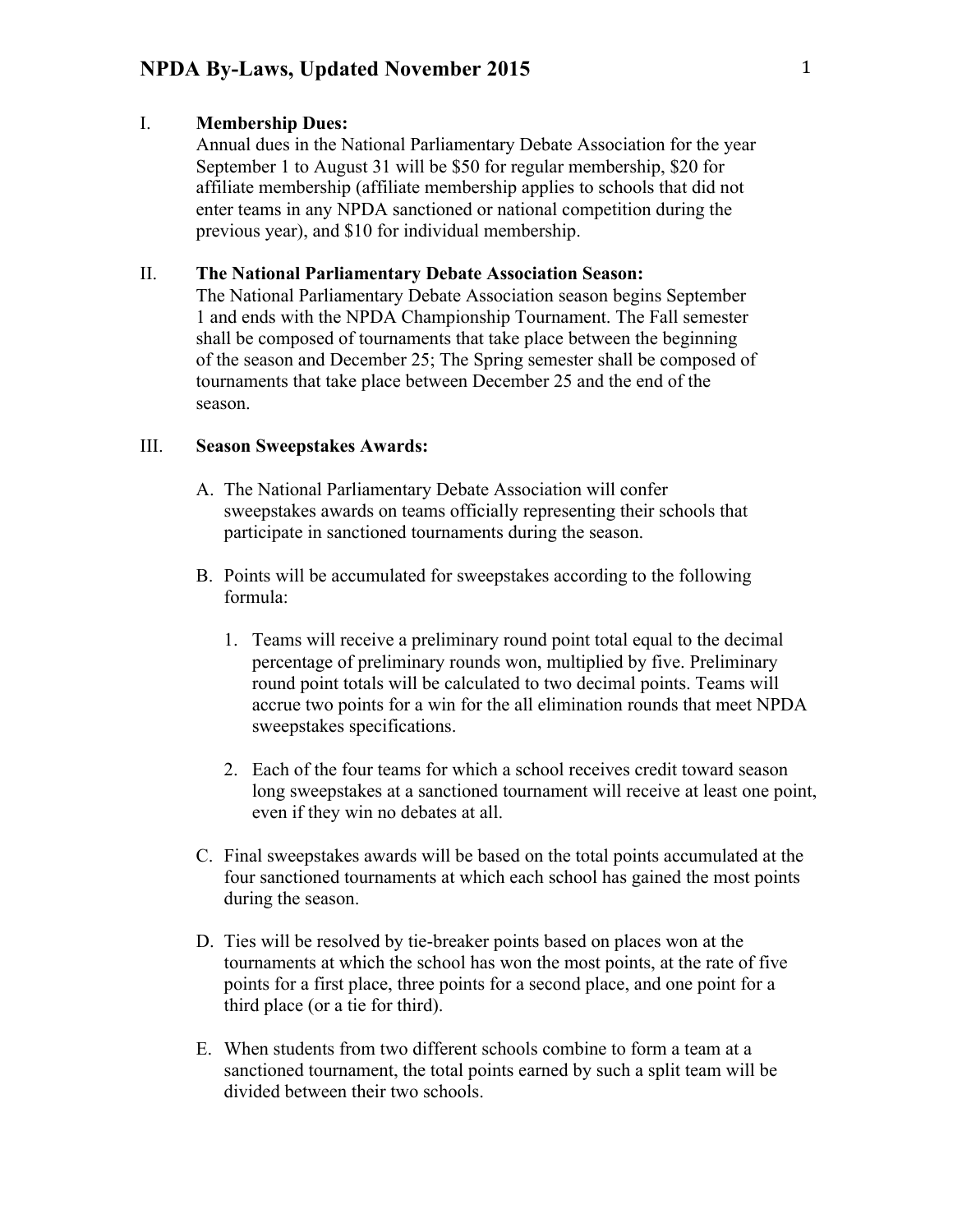- F. Should a school enter more than four teams in a sanctioned tournament, the rounds of only that school's four best teams will be counted toward sweepstakes.
- G. Should two teams from the same school reach a final round in a division of a sanctioned tournament, their school will receive two points for winning the round, even if the debate was not held. The same rule shall apply whenever two teams from the same school meet in other elimination rounds, even if no actual debate occurs. If two teams from the same school meet in a preliminary round, the school will be awarded one point for winning the debate even if no actual debate occurs.
- H. Teams from a host school may enter competition in their own tournament. Wins by those teams will count toward NPDA sweepstakes and those teams may also compete for whatever trophies are awarded in that tournament.
- I. At tournaments in which teams in elimination rounds are given byes, a team receiving a bye shall be awarded two points for a win.
- J. To be counted for sweepstakes points, the National Parliamentary Debate Association division of a tournament must contain at least six teams from a minimum of three schools that compete in at least four preliminary rounds of competition.
- K. Any errors or omissions in the National Parliamentary Debate Association reports of tournament results and sweepstakes point totals must be brought to the attention of the Executive Secretary no later than fourteen days prior to the commencement of the NPDA Championship Tournament. Any mistakes made on tournaments held within two weeks of the NPDA Championship Tournament must be corrected during the first day of the NPDA Championship Tournament.
- L. Tournaments may hold as many elimination rounds as is desired, but NPDA sweepstakes points will count only when either: 1) the number of teams competing is half (rounded down) or less of teams competing in preliminary rounds and these teams have at least 50% win-loss records including byes (e.g. For a division with 37 teams competing, points would be counted for the first elimination round with 18 or fewer teams who each have 3-3 or better records).

2) all of the teams competing have a better than 50% win-loss record including byes (e.g. For a division with 30 teams competing with 16 3-2 and better teams, points would be counted for the first elimination round with 16 or less of the 3-2 teams).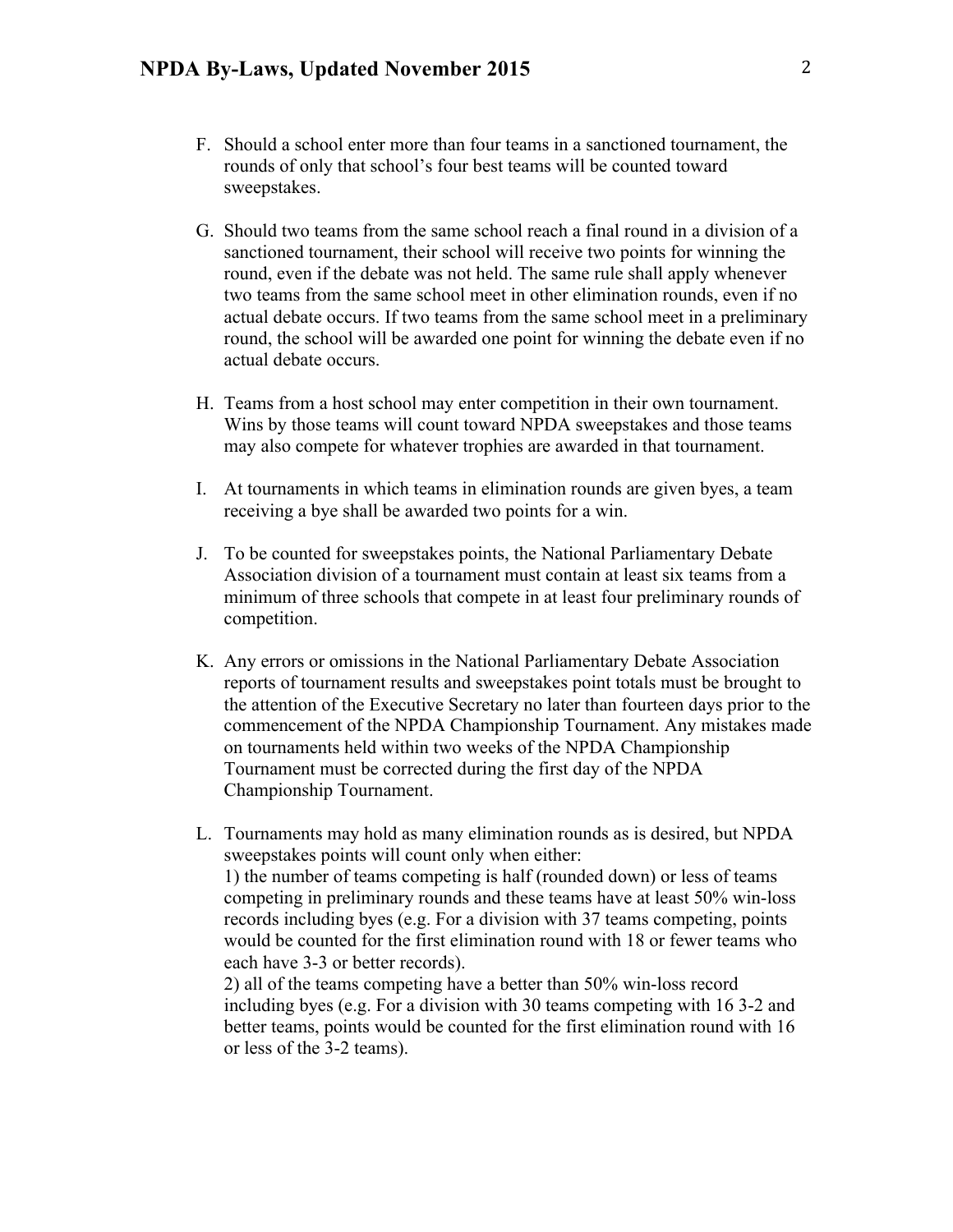M. A team must be present and must debate in more than half of the preliminary rounds as a team in order to count for the purpose of determining the number of teams in a division as part of the determination of the appropriate number of elimination rounds that earn National Parliamentary Debate Association sweepstakes points.

#### **IV. Institutional Agreement:**

Institutional members of the National Parliamentary Debate Association agree, by joining the Association and paying the membership fee, to follow the Constitution and By-Laws of the National Parliamentary Debate Association in their participation in National Parliamentary Debate Association sanctioned activities.

#### **V. Criteria for Sanctioning NPDA Tournaments:**

Tournaments meeting the following general criteria will be designated as counting for sweepstakes points:

- A. Sanctioned tournaments are those for which
	- 1. There is prior notification made from the school or tournament host and received by the Executive Secretary. Notification should be made no less than 30 days in advance of the tournament.
	- 2. There is support for the purposes of the organization both in philosophy and by paying dues.
	- 3. Results are submitted in a timely fashion and formatted as requested by the Executive Secretary.

B. Unless hosted by a national or regional organization, the host of an NPDA sanctioned tournament must be a regular or affiliate dues paying member of NPDA.

C. Unless hosted by a national or regional organization whose rules specify invitation of members only, the tournament shall be open to all regular institutional members of NPDA and must be included in the NPDA calendar. The NPDA calendar will be prepared no later than June 1 by the Executive Secretary based on applications submitted from tournament hosts. The Executive Secretary may prepare addenda to the NPDA calendar later in the debate season.

- D. Sanctioned Tournaments:
	- 1. May release topic areas including general or specific ones before the tournament but may not release the actual resolutions.
	- 2. Must have two person versus two person debates (except if a few teams are "mavericks" or three person teams where only two people debate at one time).
	- 3. Must not use quoted evidence as the basis for argument in debates.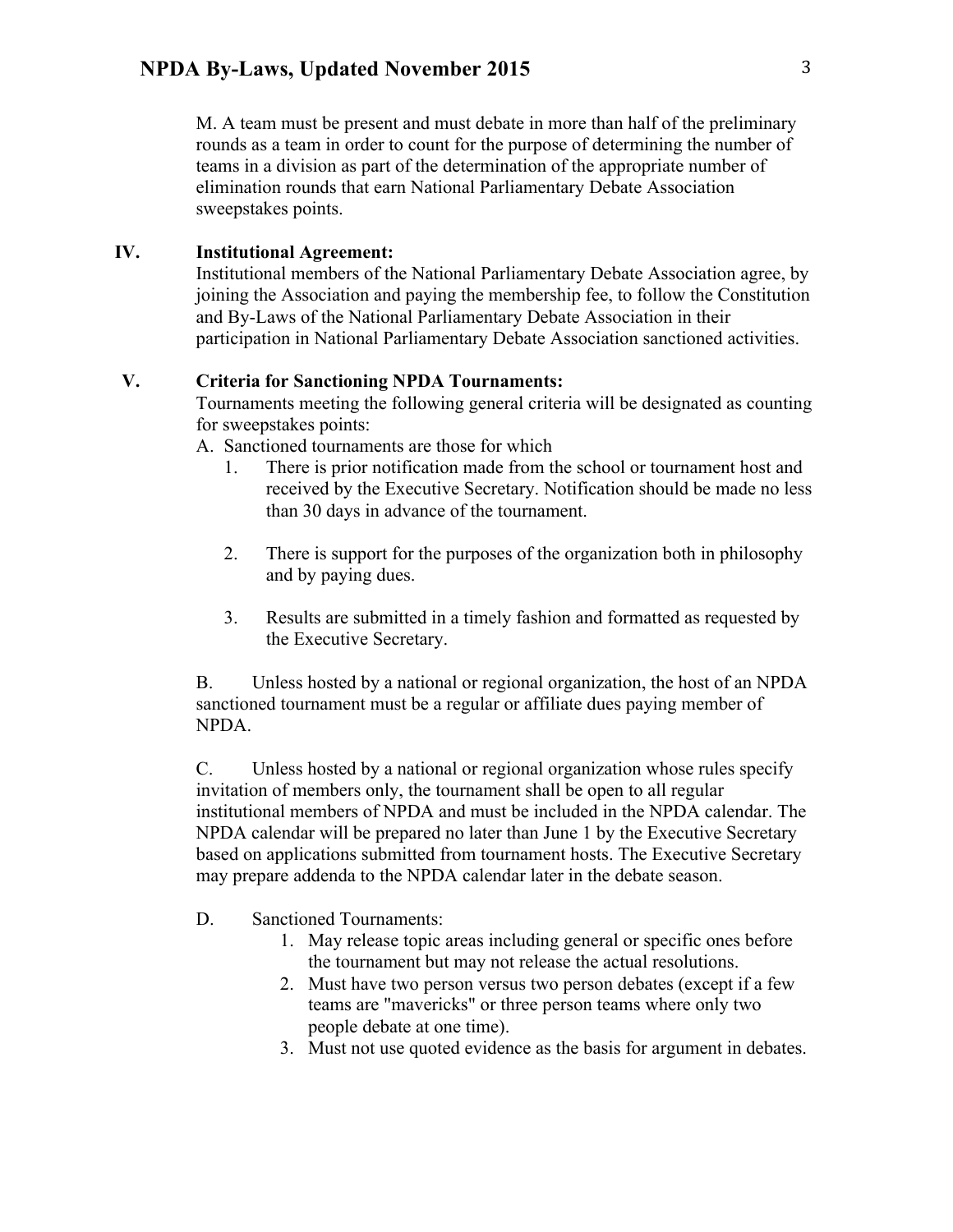- 4. Must not allow the use of written, drawn, or recorded materials in a debate unless they were written, drawn, or recorded during the preparation time for the debate by the debaters who are debating.
- 5. Must have debates that result in a win or loss.

E. Tournaments must use debate guidelines which conform to Section D to be sanctioned and must clearly note in the tournament invitation any alterations to the NPDA "Rules of Debating and Judging" in By-Law XII.

F. The tournament must be attended by at least six teams from a minimum of three NPDA member schools.

G. Unless precluded by the date of the tournament, copies of the results of the tournament must be sent to the person designated to count sweepstakes points within 21 days of the conclusion of the tournament. For tournaments that take place within 21 days of the NPDA championship tournament, all results must be in the hands of the person designated to count sweepstakes points no more than three days subsequent to the completion of the sanctioned tournament.

H. If the Executive Secretary (or other person designated to count sweepstakes points) fails to receive tournament results during the time period mentioned in item F above, the tournament shall be placed on a probationary status for the following school year. The tournament would still count toward season sweepstakes, but a notation shall be placed in the tournament calendar to indicate the tournament's status.

- I. If a tournament fails to submit results in a timely basis for two consecutive years, then the tournament will be assessed a \$50 fee (in addition to membership) in the subsequent year in order to be sanctioned. However, if there is a new tournament director, the denial of sanctioning may be lifted.
- J. If a tournament fails to submit results in a timely basis then the tournament shall no longer be sanctioned.
- K. The sanctioning penalties in points, H, I and J above may be lifted if a new program director is in place or a successful appeal to the Executive Council is made.
- L. Appeals of sanctioning decisions may be made to the Executive Council. A 2/3 decision of the council is required to reverse a decision.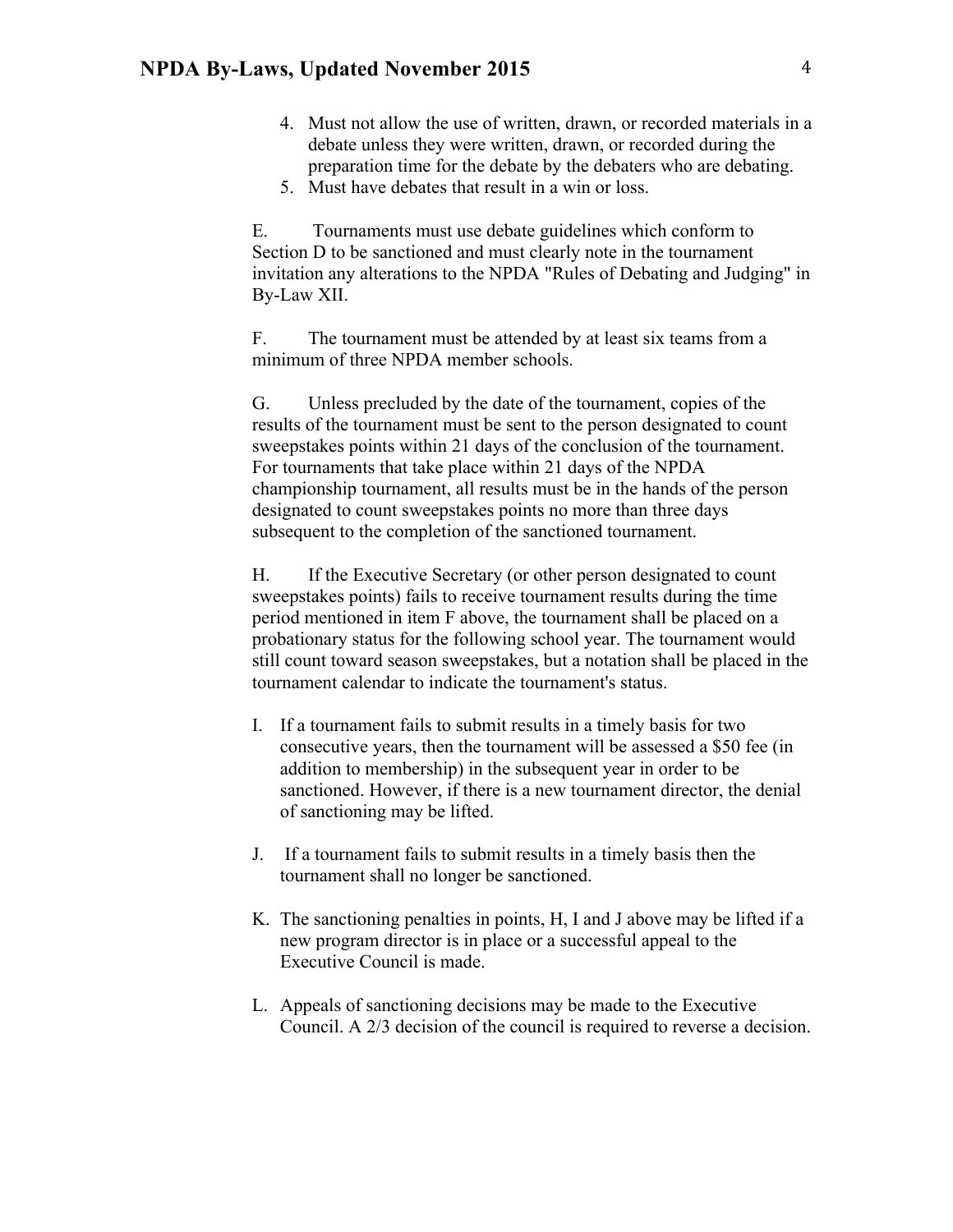#### **VI. Student Eligibility Standards:**

- A. Participation in NPDA is open to officially enrolled undergraduate students in good standing at the college or university they are representing and meeting the following criteria:
	- 1. A student must represent a recognized degree granting institution and participate with the full knowledge and approval of that institution, its officials, and any existing NPDA affiliated organizations operating within that institution.
	- 2. A student needs to be seeking a baccalaureate degree at the institution they are representing unless competing for a two-year honor, in which case, pursuit of associate's degree or equivalent two-year certification at said institution is sufficient.
	- 3. Possession of one of the aforementioned degrees precludes further competition for those respective honors at the national tournament.
	- 4. "Good standing" and definition of degree pursuit are defined by the institution the student is representing.
	- 5. A student is limited to competition in four NPDA National Championship Tournaments.
	- 6. A current or former competitor who judges any OPEN/Senior division form of intercollegiate debate shall forfeit any remaining eligibility to participate in NPDA tournaments and NPDA National Championships. Judging at the Novice National Tournament is considered a novice level debate.
- B. Midyear graduates may compete in the NPDA National Championship in the spring after graduation at the discretion of the member school.
	- 1. The NPDA will not accept points accrued by midyear graduates at regular season tournaments after their graduation. In the event that a school has a team that is composed of one member that is mid-year graduate and one that is not, the team shall be considered as a hybrid for season-long sweepstakes points.
	- 2. In the event that a school has a team that is composed of one member that is considered ineligible and one that is not, the team shall be considered as a hybrid for season-long sweepstakes points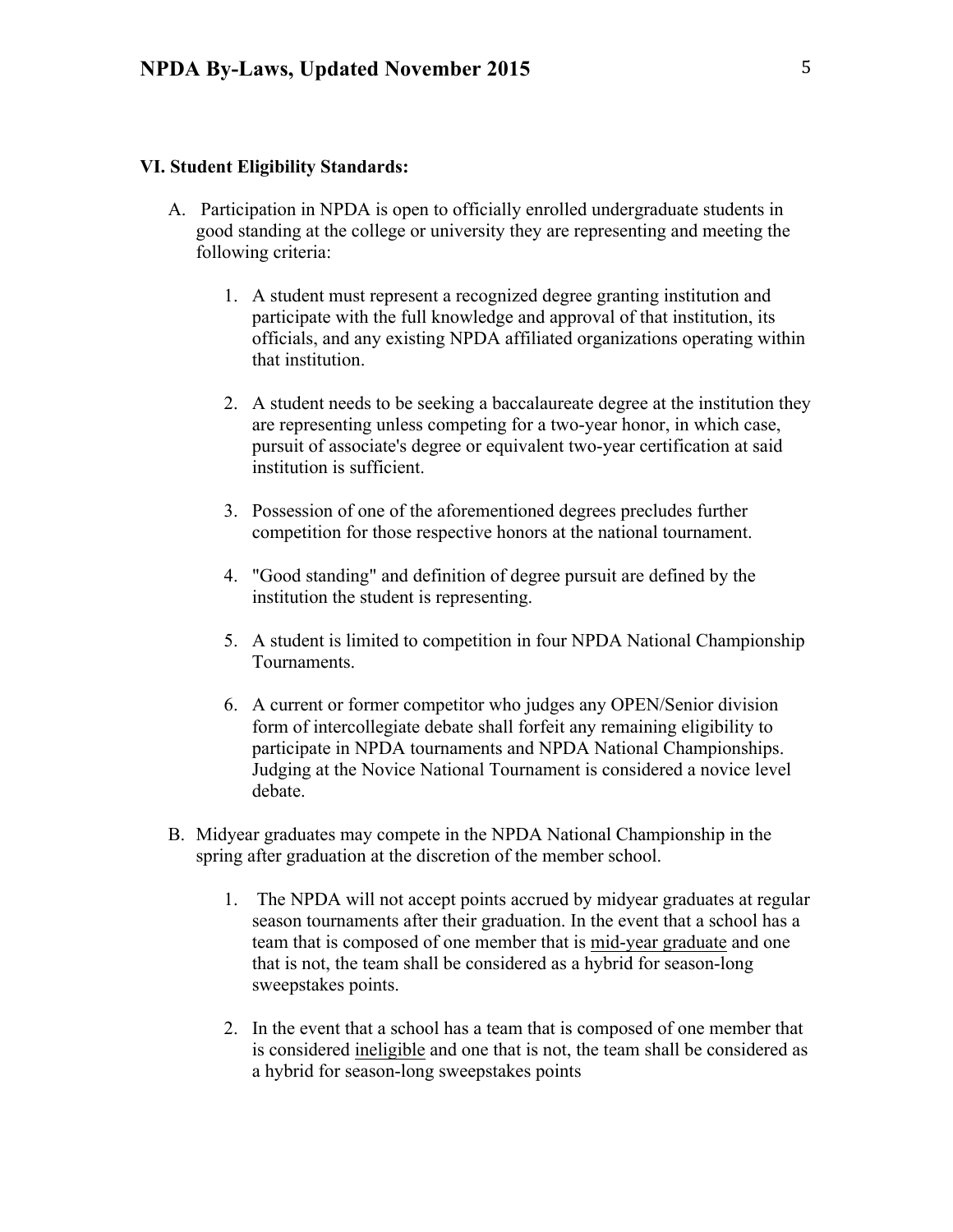- C. In unusual cases, graduate students who possess a baccalaureate degree may petition for one "tournament year" of eligibility. A "tournament year" shall include any year in which the student attends any national speech and/or debate tournament.
	- 1. Graduate students making such a request must have no previous experience in intercollegiate speech and/or debate activities of any kind, and must require involvement in competitive speech and debate for a specific type of degree, certification, or other professional requirement.
	- 2. Coaches who have a graduate student deserving of consideration must submit a request in writing to the NPDA President prior to entering the student in competition. The request should explain the student's specific degree-related need, certify that the student has no previous experience or provide a detailed description of the student's previous experience, and outline the student's prior academic associations including other schools he/she attended and degree(s) earned. The President, in concert with the Executive Council, will consider each request and issue the "tournament year" of eligibility in writing if satisfied that the request is appropriate.
- D. For tournament directors who desire definitions of novice and junior, the NPDA suggests the following guidelines:
	- 1. To be classified as a novice:
		- a.The student should have no more than two semesters of high school debate experience.
		- b. The student should be in the first two semesters of collegiate debate.
		- c.Once the student has advanced to elimination rounds more than 3 times, the student should be advanced to the junior or open division.
	- 2.To be classified as junior varsity:
		- a. The student should be in the first four semesters of intercollegiate debate.
		- b. The student should not have advanced to elimination rounds more than 3 times in junior or open division.
		- c. Once the student has advanced to more than three elimination rounds, the student should be advanced to open.
- E. No person shall be allowed to participate in more than four NPDA Championship Tournaments as a contestant.
	- 1. Undergraduate students are limited to no more than ten semesters of eligibility.
		- a. A semester is considered "used" when a student competes in two or more tournaments during the semester.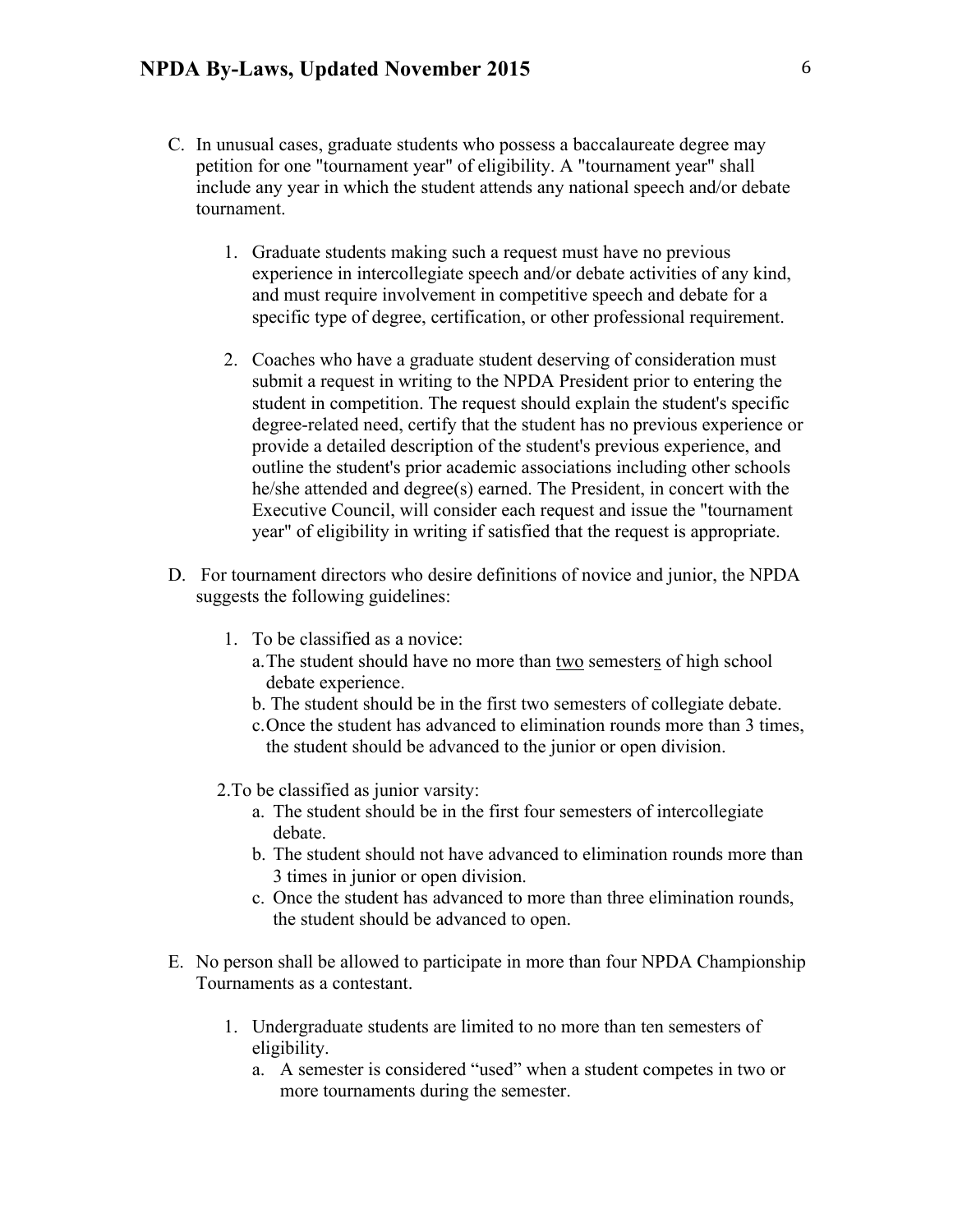- b. The number of semesters in which a student competes is superseded by the number of national tournament years in which the student competes.
- 2. Contestants are limited to five national tournament years. a. A national tournament year is one in which a student competes in a national tournament sponsored by any national forensic organization including but not limited to: AFA-NIET, NFA-IE Nationals, Novice IE Nationals, NDT, CEDA, NEDA, Phi Rho Pi, Delta Sigma Rho-Tau Kappa Alpha, Pi Kappa Delta, Interstate Oratory, APDA, and any other nationally recognized organizations and tournaments that may be added to this list.
- b. The number of national tournament years in which a student has competed supersedes the number of semesters in which he or she has competed.
- c. The intent of this standard is to prohibit students from competing in national tournaments for more than five years. During their five national tournament years, students may attend as many national tournaments as they wish or as their programs' budgets allow, but they may not compete in five AFA-NIET nationals or five CEDA nationals, for example, and then move on to compete in five NPDA Championship Tournaments over the course of several more years.

F. Protests related to eligibility should be directed to the President and the Executive Council of the NPDA. The President will contact the coach(es) of the student(s) in question.

1. The responsibility for demonstrating eligibility falls upon the student's program. The Executive Council may require written documentation delineating the student's competitive experiences as well as written statements from past coaches in order to certify that a student is eligible to compete.

2. Coaches are encouraged to keep written records of national tournaments their students attend. Furthermore, coaches may want to obtain a letter from the former coach of any transfer student to ensure that there are records of the student's attendance at previous national tournaments.

### **VI. Sexual Harassment Policy:**

#### A. Introduction

Preamble: The National Parliamentary Debate Association maintains that parliamentary debate should be a contest of knowledge, wit and argumentation conducted in a setting of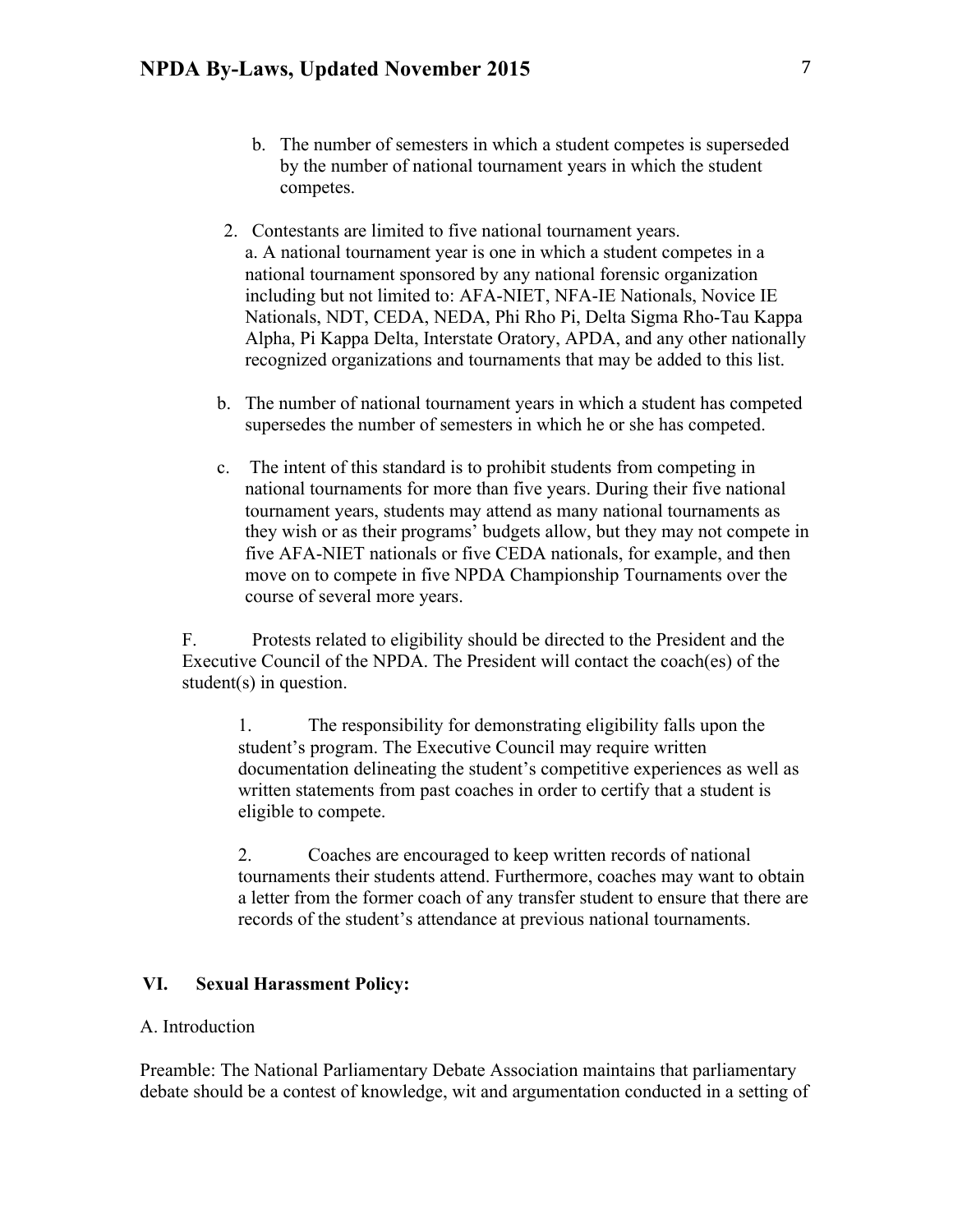civility and mutual respect. The organization maintains that all eligible, qualified members should have access to debate activities without regard to race, color, religion, age, sex, national origin, sexual or affectional preference, or disability. These principles should guide the behavior and conduct of all members and participants of the organization.

While the policy at hand is largely directed at sexual harassment particularly, the principles herein shall be considered a model for dealing with all forms of harassment.

The National Parliamentary Debate Association designed this policy in an attempt to eliminate specific behaviors and situations which may arise while participating in the activity and to provide a forum for resolution of conflicts. The organization does not assume that this policy or any other will eliminate all discomfort or intimidation that arises when ideas are in conflict or positions taken are uncomfortable to one or more participants nor does the organization assume the responsibility of dictating good taste or social posture. The National Parliamentary Debate Association assumes these to be part of the learning and educational process and encourages the open discussion of these concerns as a means to educate.

Further, this policy does not replace other institutional policies or laws to which the parties are subject.

1. Debate, Free Expression and Harassment

Academic debate provides a forum for the expression, criticism and discussion (and for the tolerance) of a wide range of opinions. Participants are encouraged to develop skills in reasoned and supported argument while avoiding the pitfalls of faulty argument. Academic debate does not provide a license for demeaning actions and it does not tolerate harassment. Any participant who suffers discrimination or harassment as part of the activity is denied an equal opportunity to work, learn and grow in the arena of academic debate.

2. Sexual Harassment

Sexual harassment is a form of discrimination and consists of unwelcome verbal or physical conduct of a sexual nature that has the effect of denying or limiting one's right to participate in the activity, or creates a hostile, intimidating or offensive environment that places the victim in an untenable situation and/or diminishes the victim's opportunity to participate fairly. Sexual conduct can become discriminatory and harassing when the nature of the interaction is unwelcome, or when a pattern of behavior that is offensive to a "reasonable person" exists. These definitions, which comply with EEOC and other legal definitions, rely strongly on the perceptions of the complainant and it is important to recognize that differences in social position between the complainant and the accused can compound the degree of threat or potential harm perceived in a situation.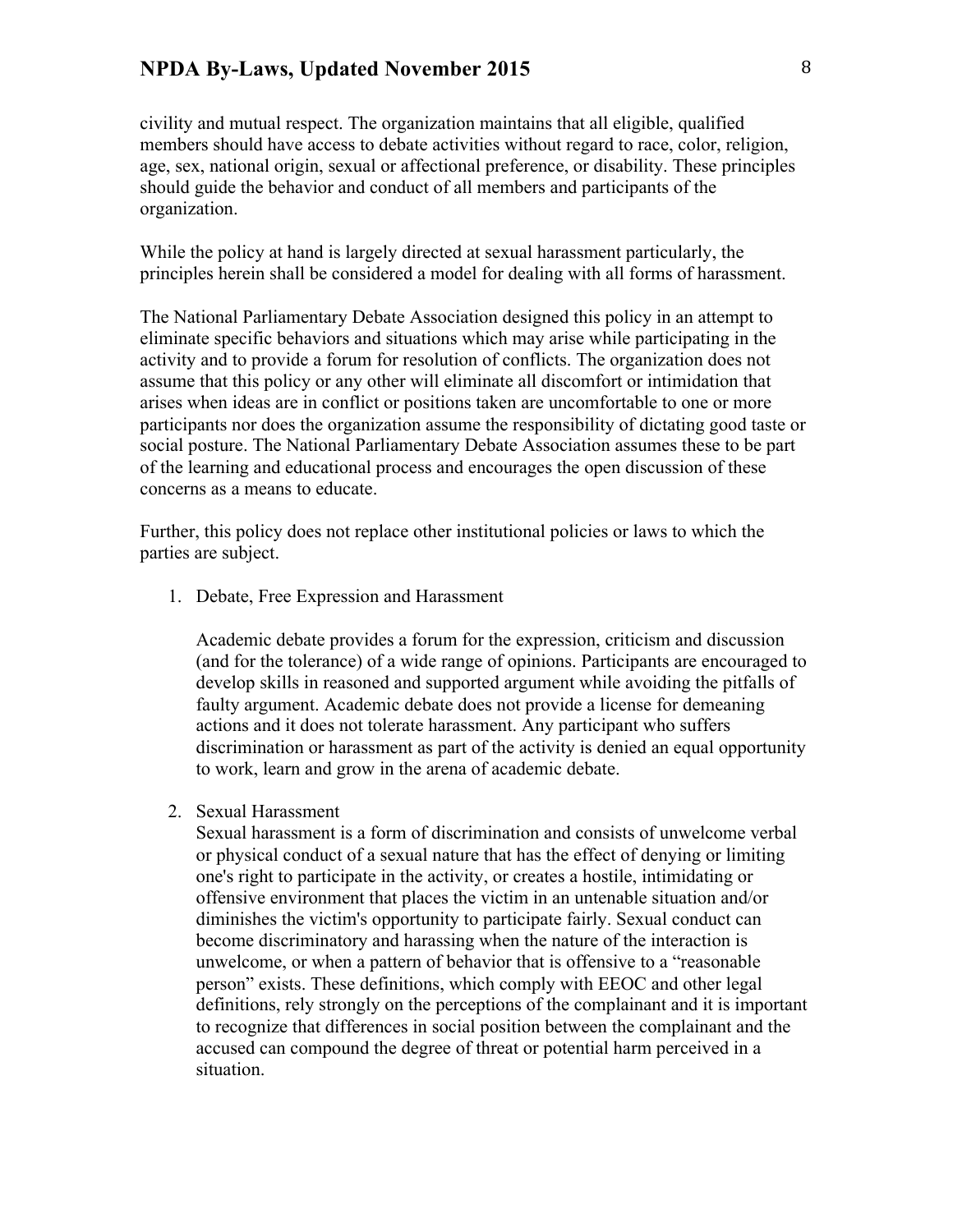3. Other Forms of Harassment

 Like sexual harassment, harassment because of a person's race, color, religion, age, national origin, sexual, affectional preference, or disability will not be tolerated. In general, slurs, jokes and other verbal or physical conduct relating to a person's race, color, religion, age, national origin or disability constitute harassment when they unreasonably interfere with the person's performance or create an intimidating environment.

- B. Addressing and reporting harassment
- 1. The NPDA harassment policy shall apply to discrimination and harassment complaints that arise during the NPDA Championship Tournament or from actions taken by officials or employees of NPDA acting at any time in their official capacities.
- 2. Individuals who believe that they are being discriminated against or harassed and cannot or do not wish to resolve the matter informally should promptly report the complaint to the Sexual Harassment Officer (SHO), who shall be appointed annually by the President of the National Parliamentary Debate Association. The name and contact information for the SHO may be found, among other places, on the Association's web site.
- 3. If reporting the matter to the SHO would prove to be uncomfortable or if the individual is not satisfied with the SHO's handling of the complaint, the individual must promptly bring the matter to the attention of the chair of the National Tournament Ombudsperson.
- 4. The SHO and/or the National Championship Ombudsperson (in cases where the party advancing the complaint is uncomfortable reporting to the SHO, or the SHO has a conflict of interest) promptly investigates all allegations of discrimination and/or harassment in as confidential a manner as possible.
- 5. In consultation with the SHO, or the National Championship Ombudsperson (if appropriate), the President shall determine what, if any, remedial action should be taken. Depending on the factual basis of the incident(s), possible sanctions may include, but not be limited to, any of the following: oral reprimands; written reprimands to be sent to directors of forensics and/or Deans of Faculty or Students and/or College or University Presidents; removal from future participation at the National Tournament (either competing or judging); removal of NPDA points; or suspension of membership in NPDA.
- 6. All sexual harassment claims will be afforded full due process. For instances of sexual harassment claims lodged against opposing teams, based on behaviors taking place in a particular round, reasonable attempts shall be made to preserve all possible remedies before the next debate round. However, the forward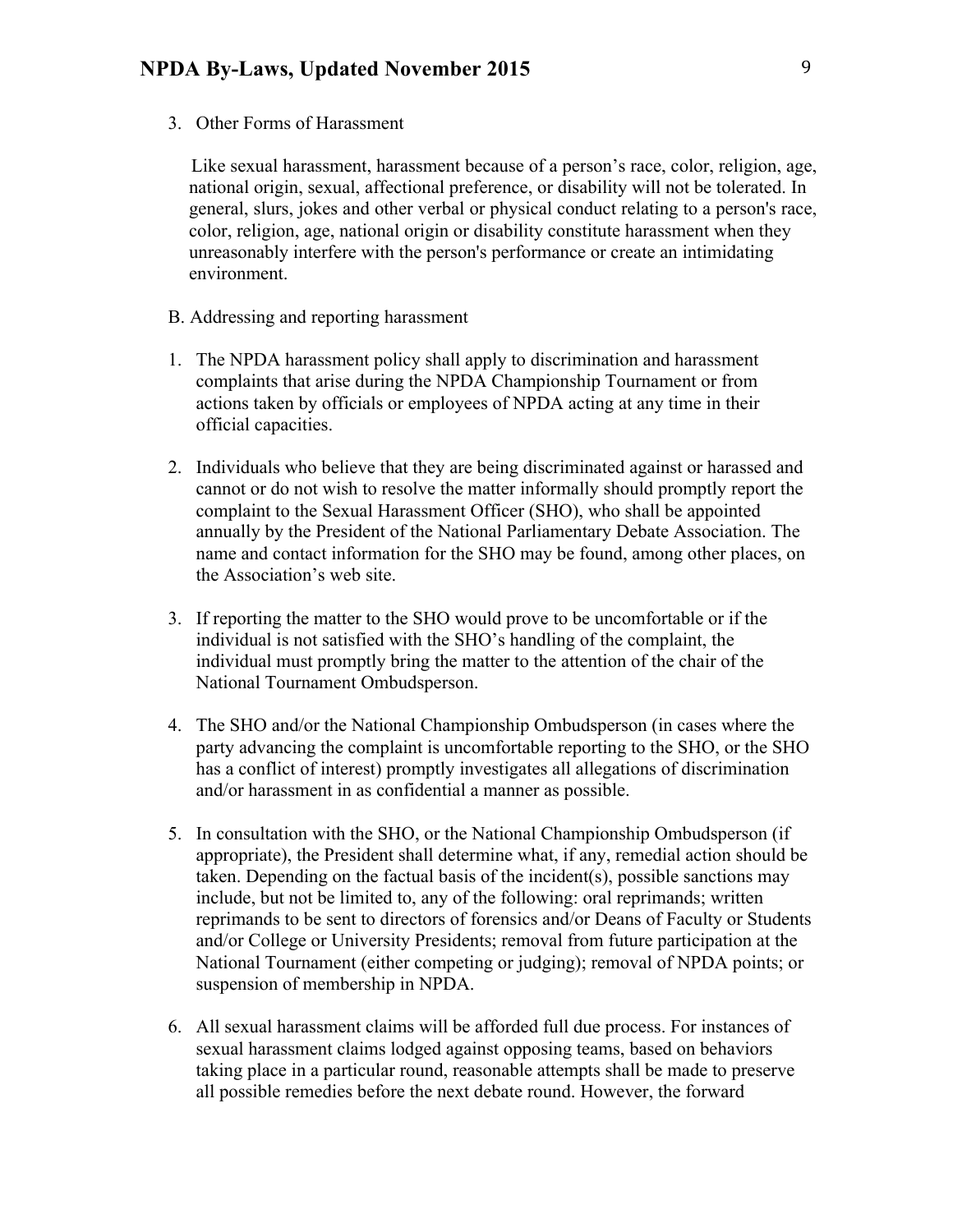movement of the tournament schedule shall not necessarily be impeded based solely on a pending harassment complaint.

- 7. Appeals of Presidential decisions regarding sexual harassment complaints are limited to questions of proper process. Such appeals shall be directed in writing to the full Executive Council. Such appeals are not automatic.
- 8. Under no circumstances will an officer, agent, employee or member of the Association be allowed to threaten or retaliate against anyone who in good faith alleges unlawful harassment or discrimination or who participates in the investigation of such a complaint.

# C. Epilogue:

This document draws heavily from the structure and procedures of the CEDA harassment policy. Thanks to the authors of that policy for their exhaustive work. Resources used in preparing the CEDA document include: Sexual Harassment in Higher Education: Concepts and Issues, NEA, 1992; Sexual Harassment: It's Not Academic, Dept. of Education, 1984; Sexual Harassment, Cornell University, 1990; Statement on Discrimination and Academic Freedom, Carleton College, 1990; and Whitman College Staff Handbook, 1992.

Additional sources used in preparing this document include: Honor One Another: a Program to Prevent Sexual Harassment and Abuse, Concordia University Press, 1994; "Assessing Sexual Harassment: A strategy for changing the Climate in higher education," NASPA Journal, 1994.

# **VII. NPDA All-American Award**

- A. This award is designed to honor senior students for outstanding achievement in forensics, scholarship and service.
- B. Nominees should demonstrate personal qualities that show their understanding of the role of intercollegiate forensic competition in a liberal education. They should have a record of forensic success and good conduct, excellent grades in a wide range of study, and a commitment to the betterment of their community.
- C. Specific Criteria for Nomination:
	- 1. The nominee must be designated as a senior at their four-year institution (or in their last year of competition at a 2-year school) and attending their last NPDA as a competitor.
	- 2. The nominee must be competing at the NPDA during the year they are nominated.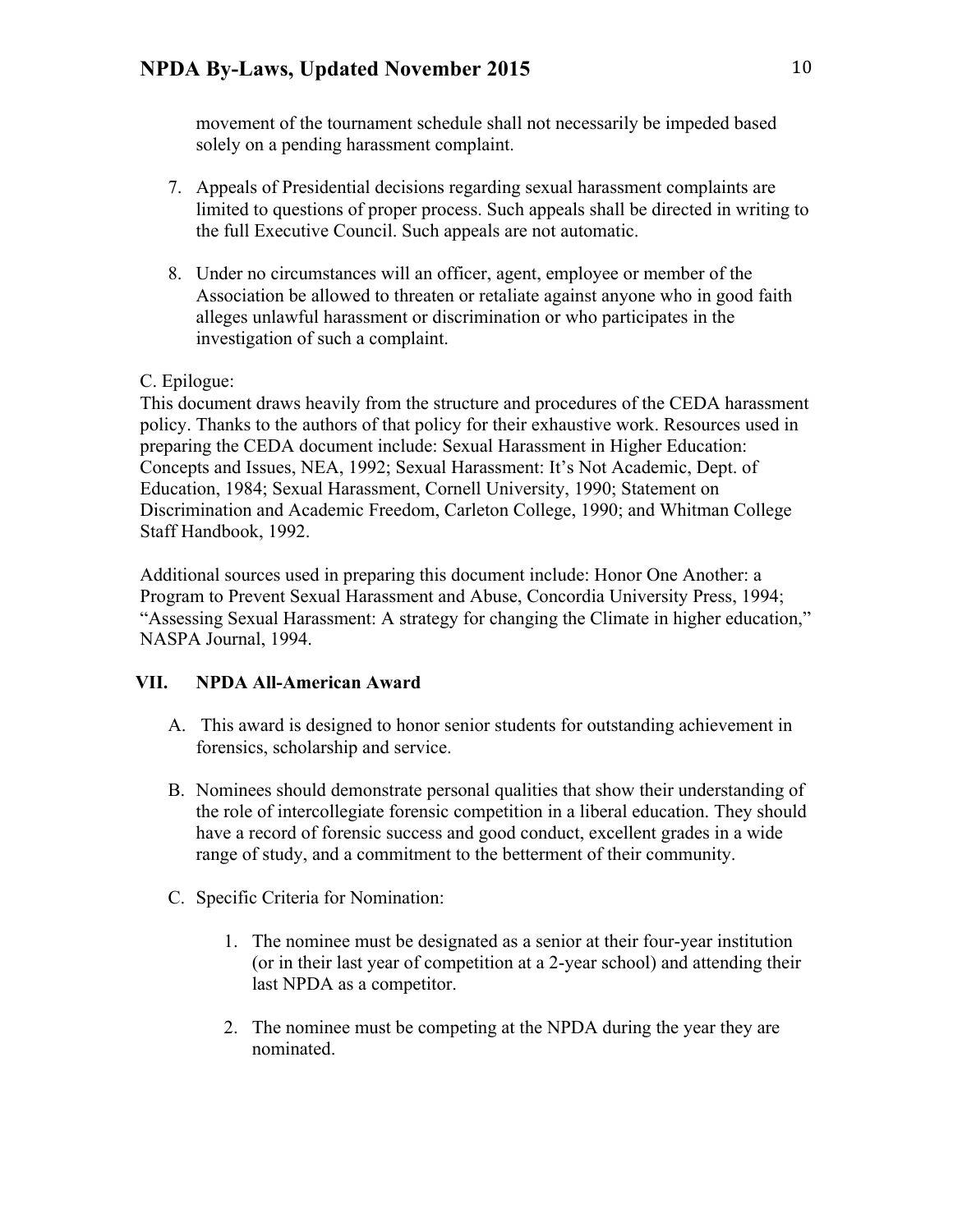- 3. The nominee must have a minimum 3.5 cumulative GPA in his or her college coursework. The nomination must include an unofficial copy of the nominee's grades.
- 4. The nomination must provide documentation of parliamentary debate success including a resume of awards earned during the nominee's forensic competition. Also, there should be letters of support that convey the value the individual has added to the NPDA community in general such as mentoring, good sportsmanship, etc.
- 5. The nomination must provide documentation of the nominee's service work. This can include forensic related service. Service outside of the forensics community will also be a significant criterion. Non-forensic service venues may include the community, civic organizations, the school, etc. The nomination must include a letter of support that addresses the student's work in providing community service to their university and the community at large.
- D. Nomination Process: Nominations must come from a program director/coach and be submitted to the District Representative. District Representatives will inform member schools of deadlines for submission. Each District Representative will convene a committee to select one recipient from their respective district, and forward up to three additional nominations from their district to the Chair of the Selection Committee. A school can submit at most two nominations to their district, but only one nomination from each school can be forwarded to the National Chair of the All-American Team Selection Committee. There will be at least one recipient from each of the NPDA districts and at-large recipients who may come from any district. District chairs must submit all nominations to the Chair of the All-American Award Selection Committee no later than March 1.
- E. All-American Award Selection
	- 1. The district representatives and NPDA Vice-President will constitute the national selection committee. The NPDA Vice-President will serve as chair.
	- 2. District representatives shall submit nominations to the chair of the selection committee.
	- 3. The chair shall set timely annual deadlines for the selection process so that the awards can be presented at the National Championship Tournament.
	- 4. The committee shall designate at least one recipient from each of the NPDA districts. The committee may also choose at-large recipients who come from any district.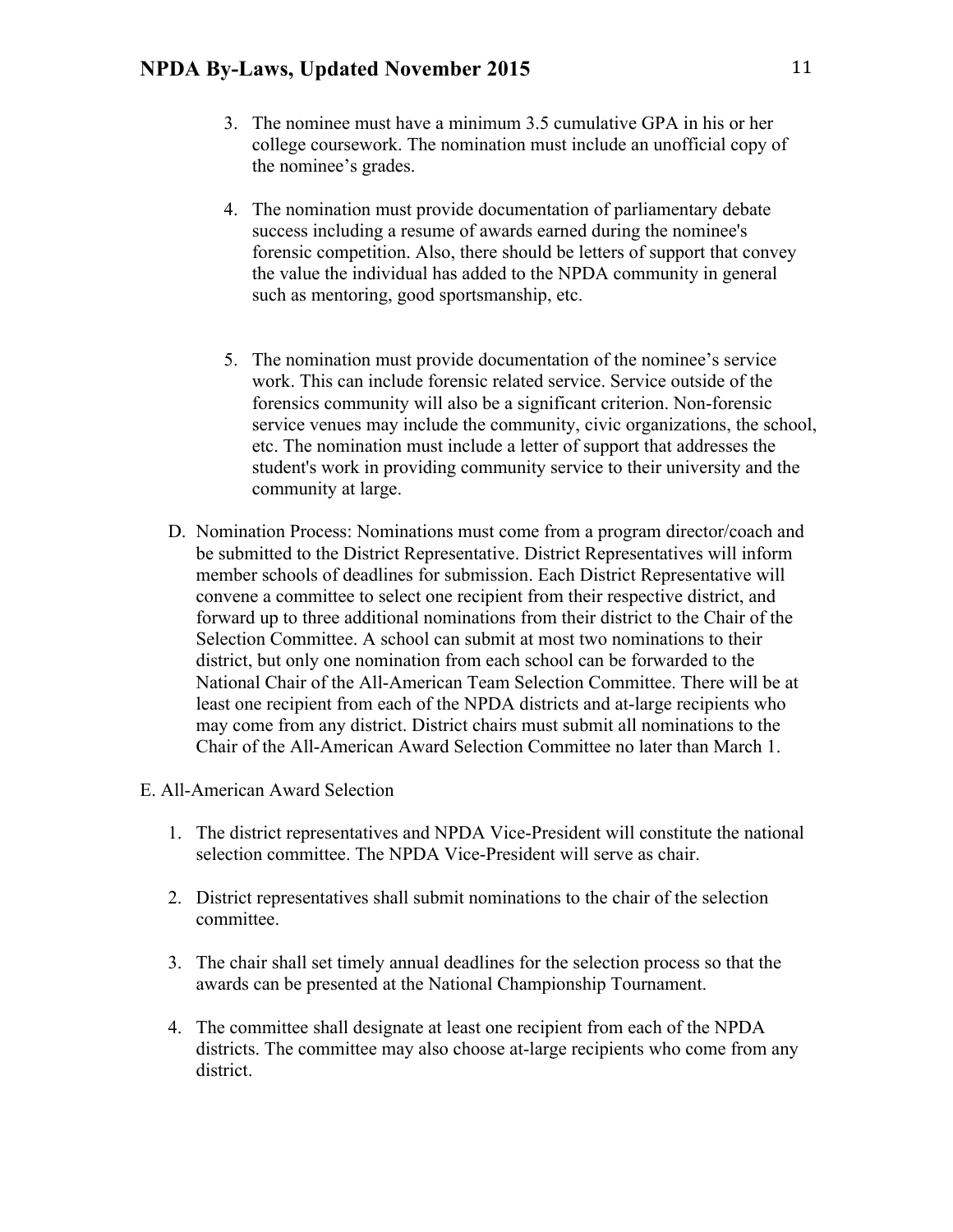### **VIII. National Tournament Operation Procedure (Revised & Reintegrated to Bylaws November 2015)**

In March or April of each year the Association will host a Championship Tournament. The Tournament Site Subcommittee of the Championship Tournament Committee should take into consideration religious holidays in determining the date and place of the Championship Tournament.The following procedures provide guidelines for conducting the annual NPDA Championship Tournament. Throughout these procedures, two-person teams competing in the tournament are referred to as "teams" and the colleges or universities they represent are referred to as "schools."

#### A. Tournament Staff

1. The Tournament Director shall be appointed by the President with the approval of the Executive Council and shall serve at the pleasure of the President.

> a. The Tournament Director shall oversee all aspects of the tournament, and shall be responsible for administering the tournament according to the Operating Procedures contained within this document and related NPDA By-Laws.

> b. In extreme circumstances, the Tournament Director may deviate from the Tournament Operating Procedures when his or her decision to do so is supported by a majority vote of the Executive Council. Any such deviations and the reasons for making them must be reported to the membership of the Association in a timely manner.

> c. Tournament personnel should incur no net financial loss by working on the tournament - and personnel may apply to the Treasurer for reimbursement of costs above and beyond those that would have been incurred had they not served on the tournament staff.

d. Members of the tournament staff who may be used as judges in elimination rounds shall appear on the strike sheet as judges.

2. The tournament director shall appoint the staff necessary to administer the tournament.

#### B. Entries

1. No later than two months prior to the tournament, the Tournament Director shall send a tournament invitation to all member schools. The tournament invitation shall announce a deadline for entry that is approximately four weeks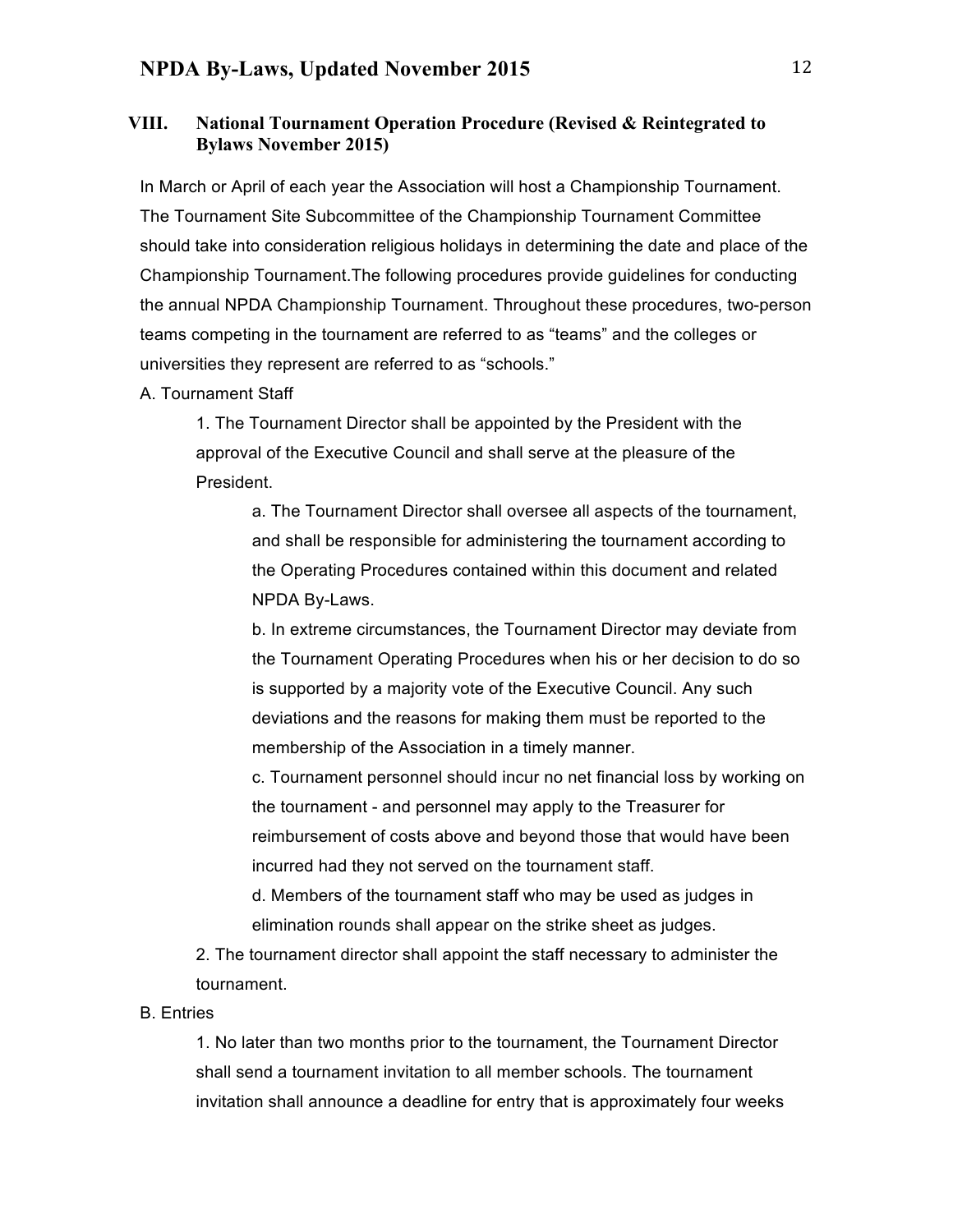prior to the Championship Tournament. The tournament invitation will include a maximum number of teams that each school is allowed to nominate.

2. All schools shall be permitted to nominate no more than the maximum number of teams allowed for each school. The Tournament Director shall note the order in which the nominations are received. A complete nomination must consist of the number of teams, the number of judges, the names of teams and judges (although names may be changed prior to the tournament), and a deposit to be applied to entry fees. Deposits will be returned only in the events that changes are made prior to the entry deadline or if the tournament is unable to accommodate all of the nominations. Otherwise, deposits are nonrefundable. 3. On the date of the deadline for entry, the Tournament Director shall compare the number of teams nominated for the tournament with the maximum number of teams that can be accommodated by the host school. If the number of nominations is equal to or fewer than the maximum number of teams that can be accommodated, the Tournament Director shall enter those teams in the tournament.

4. At the deadline, if the number of teams nominated exceeds the maximum number of teams that can be accommodated, the Tournament Director shall enter the first team from each school, then the second, and so on. Once it is impossible to complete a movement through the list and accommodate at the tournament site, the total number of applicants for slots in the tournament, the Tournament Director will return to the top of the list and count the number of teams at this point. The director will then subtract that number from the total number of slots possible for the tournament. That number of teams will then be selected randomly from a pool consisting of one team from each school still applying for slots. After this process, the Tournament Director will notify all schools of the final number of teams they will be allowed to enter in the tournament and will return deposits for all teams that cannot be accommodated in the tournament. The Tournament Director will then continue the process, to rank the unentered teams in priority for a waiting list.

5. At the deadline, if the maximum number of teams that can be accommodated is not exceeded, the Tournament Director may accept additional teams that may be charged an additional fee for late entry.

C. Debater Eligibility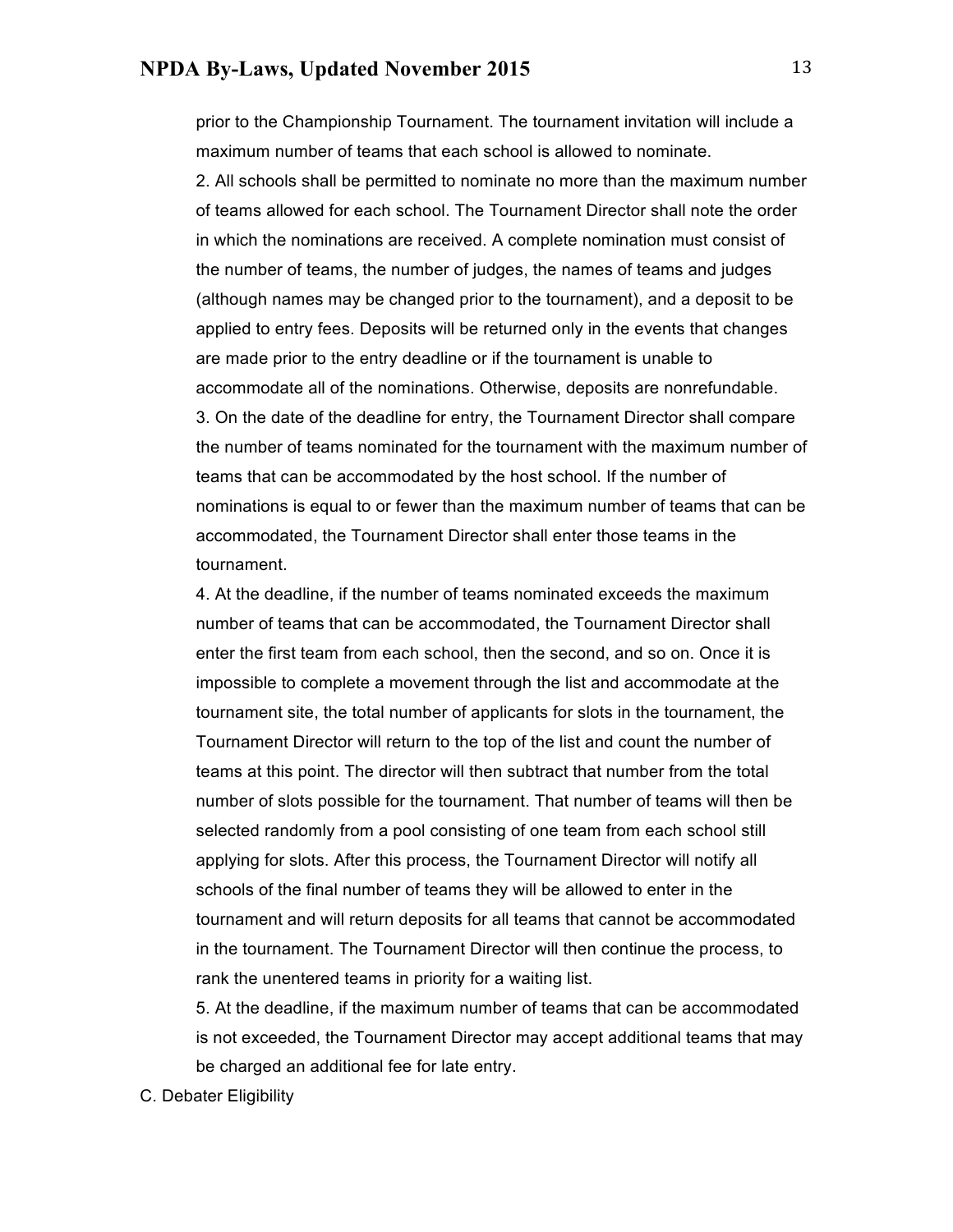1. All entering schools must be members of the NPDA or must pay membership fees at the time of their tournament registration.

2. Eligibility to participate in the tournament is defined by NPDA By-Law VIII. Each nomination must include a statement by the registrar (or other appropriate university official) testifying that the debaters are enrolled in the institution as prescribed in NPDA By-Law VIII.

3. Ordinarily a team will consist of two persons from the same school. Hybrid teams (with one member from each of two different schools) are also permitted; although, no school is permitted to have more than one debater participating as a member of a hybrid team. Hybrid teams will not meet teams from either of the two schools in prelims or elimination rounds. Hybrid success will count toward tournament sweepstakes, with each school receiving 50 percent of the total points earned.

D. Novice

1. For purposes of the NPDA Championship Tournament, a novice shall be defined as an undergraduate student who is in his or her first year of participation in intercollegiate competitive debate and meets the criteria below:

a. Students with previous competitive experience in high school or intercollegiate debate formats would be ineligible for novice status.

> 1) High school debate formats include, but are not limited to, Cross Examination (CX) Debate, Lincoln-Douglas (LD) Debate, Public Forum (PF) Debate and Parliamentary Debate. 2) Intercollegiate debate formats include, but are not limited to, Parliamentary Debate (such as NPDA, APDA, CUSID), CEDA/NDT, NFA-LD, NEDA, ADA, BP, IPDA and College Public Forum.

b. Each novice student is eligible for novice standing for no more than one NPDA Championship Tournament.

2. Coaches may identify students who qualify for novice status so that they may be tracked for novice awards.

a. The coach should identify novice competitors and novice two-person teams at the time the entry is submitted to the Tournament Director. b. In order for a two-person team to qualify for novice status, both members of the pairing must be novice competitors.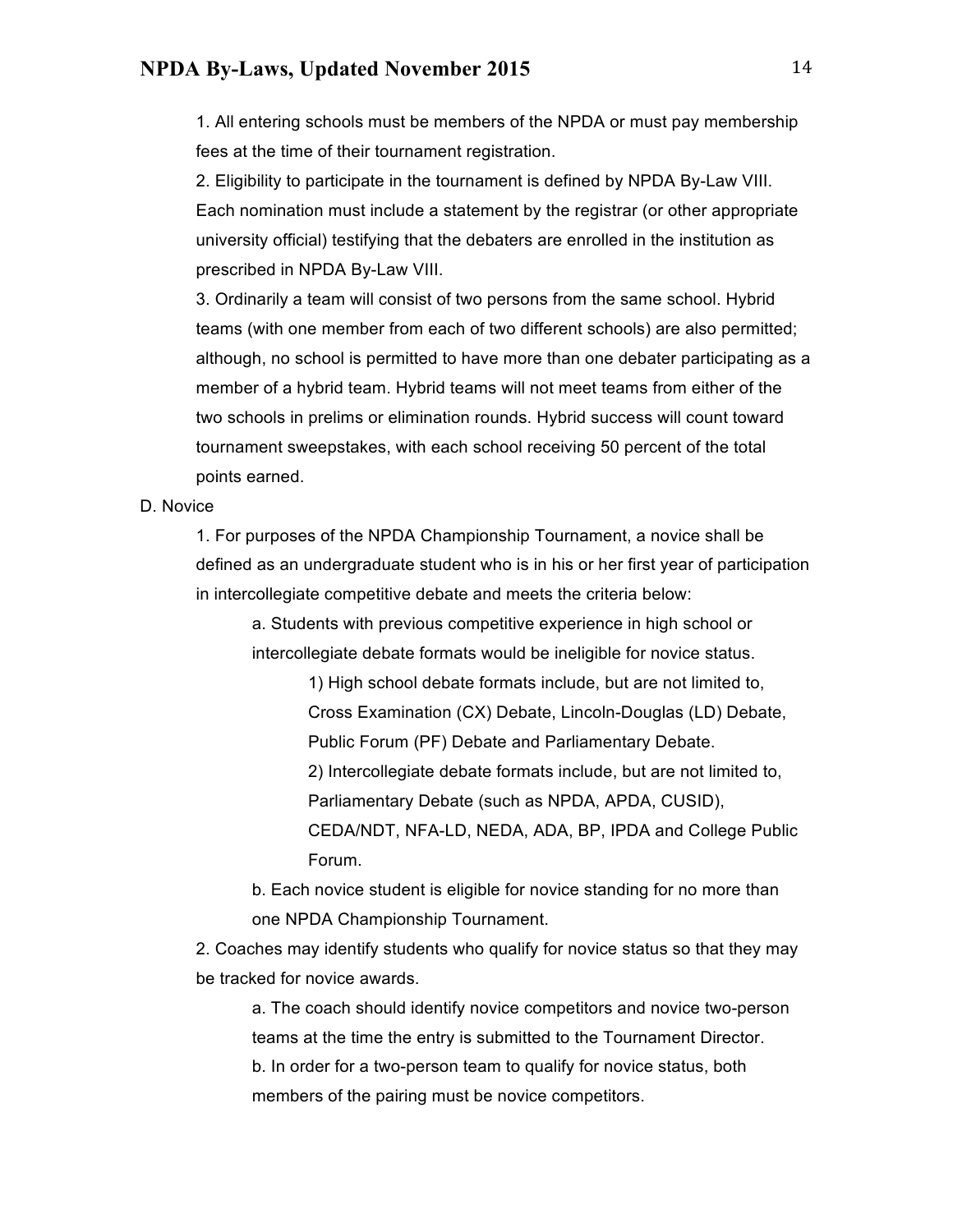3. The tab room staff at each NPDA Championship Tournament will track the performance of novice competitors and novice two-person teams.

a. Certificates, plaques, or other appropriate awards should be given to the top five novice speakers.

> 1) The speakers should simply be identified from the overall rankings for speaker awards. So, it is conceivable that a novice could receive a regular open division speaker award as well as a novice speaker award.

2) Novice speaker awards will be announced at the normally scheduled awards ceremony.

b. Certificates, plaques, or other appropriate awards should be given to the top three novice two-person teams.

> 1) Both members of the two-person team must be novice competitors in order to receive a novice team award.

2) The teams should simply be ranked from the overall rankings for team awards. Consequently, if more than one novice team advances to elimination rounds, the awards for top novice teams would be held until those teams are eliminated from competition.

c. To ensure the privacy of the novice status of teams or debaters, the novice status of any two-person team or individual competitor will be only known to the tab room staff, Tournament Director, and other relevant parties associated with tournament administration.

> 1) Tab room staff and others who may be aware of a team or debater's status will maintain confidentiality with regard to a team or debater's status until awards are announced.

2) The novice status of any two-person team or debater may be included with post-tournament materials such as lists of awards and results.

d. Novice competitors and novice teams will be treated no differently than other teams or competitors for purposes of team and season sweepstakes awards at the NPDA Championship Tournament.

E. Accommodations for debates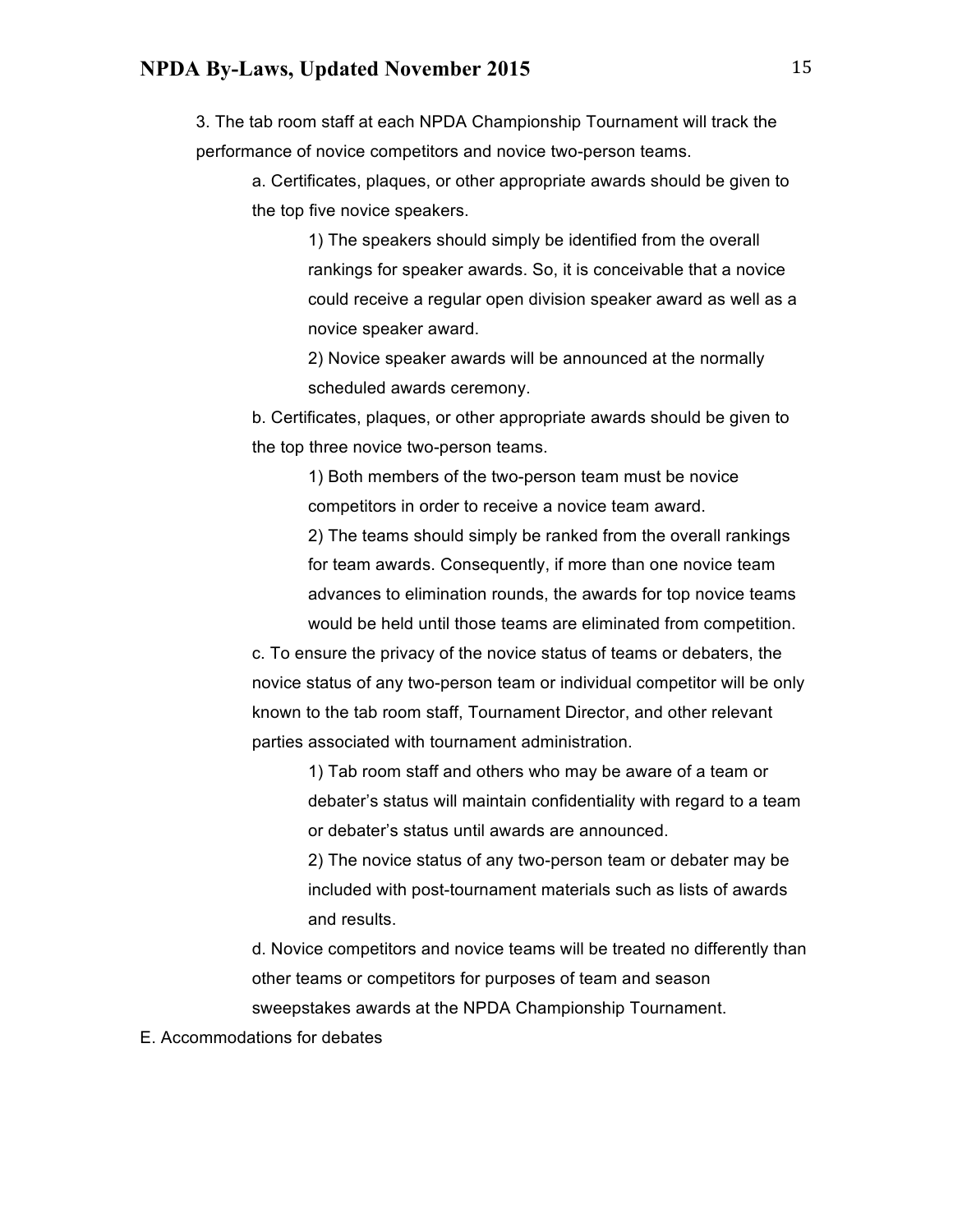1. Students and/or judges who need ADA accommodations shall notify the tournament director as soon as possible and preferably at the time of entry whether there will be a need for any accommodations.

2. In consultation with the host, the tournament director shall provide the necessary accommodations. Such accommodations could include rooms near the ballot table and/or topic announcement for both judging and preparation, and/or other reasonable accommodations as defined by the ADA.

3. If an ADA room is necessary for a judge or a debater, preference shall be given to keep the same room for both competition and preparation. ADA requests shall trump any school reserving preparation rooms as part of the tournament.

#### F. Judge Eligibility

1. In order to be an adjudicator at the National Championship Tournament a judge shall meet one or more of the following initial criteria at the time their name is submitted as part of the tournament entry:

a. they shall have completed a baccalaureate degree;

b. they shall have exhausted competitive eligibility in all intercollegiate forensics; or,

c. if some eligibility remains, they shall have foresworn any future competition in intercollegiate forensics.

d. exceptions to the waiver of eligibility can be made on a case-by-case basis by the executive council for undergraduates who have entered debate through non-traditional channels.

2. The judge shall not have competed in intercollegiate debate in the United States after May 1 of the year preceding the National Championships and shall not do so in the period between entry in the tournament and the conclusion of the National Championship tournament.

#### G. Debates

1. There shall be eight preliminary rounds of debate.

2. To the extent possible, all preliminary rounds should be paired to give each team an equal number of rounds on both sides of the motion.

3. Following the preliminary rounds, an appropriate number of single elimination rounds will be held until one team is deemed the champion.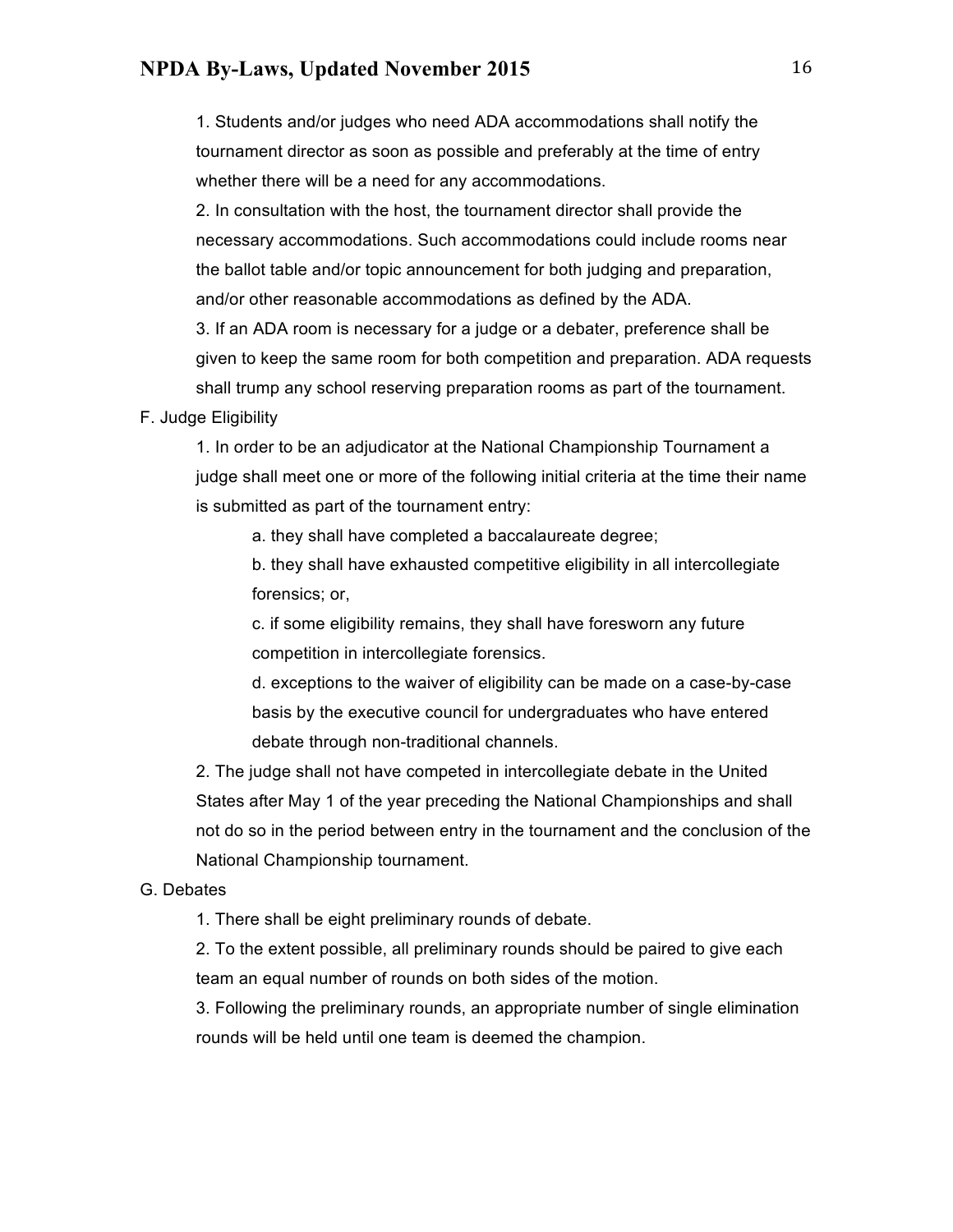4. Both members of each team must participate in each debate. If one or both members of a team fails to show up for a scheduled debate round, the team will be considered to have forfeited the round.

5. The first speaker for each team will deliver the first constructive and the rebuttal for each side. The second speaker for each team will deliver the second constructive.

#### H. Topics and Topic Announcement

1. In addition to the responsibilities indicated under the Championship Tournament Committee, Subcommittee duties, the Topic Selection Committee shall select an appropriate number of topics to be debated at the tournament. The chair of the topic committee shall solicit topics from the NPDA membership, though the committee should not be limited to only those topics submitted.

2. A different topic will be announced prior to each debate.

3. Debates shall begin a specified number of minutes after the announcement of the topic. The specified preparation and transit time shall be twenty minutes plus the amount of time needed to walk to the furthest building in which debates are being held, as determined by the tournament director. The official start of prep time shall be announced with the topic. Debaters and judges are responsible for starting their time at the time of announcement.

#### I. Scheduling of the Debates

1. Randomly paired debates.

a. The first two debates shall be paired randomly.

2. Power-matched debates

a. Rounds 3-8 will be power matched based on each team's cumulative record through the previous round.

b. All power-matched rounds shall be conducted using standard high-low within bracket procedures.

c. If a record bracket contains an uneven number of teams, the bracket shall be evened by "pulling leftovers up." The uneven bottom of the upper bracket is moved to the top of the next lower bracket according to opposition record. Care should be taken to avoid second "pull-ups." d. For the purpose of power-matching rounds 3-4, team order shall be determined by the following criteria:

1) Number of Wins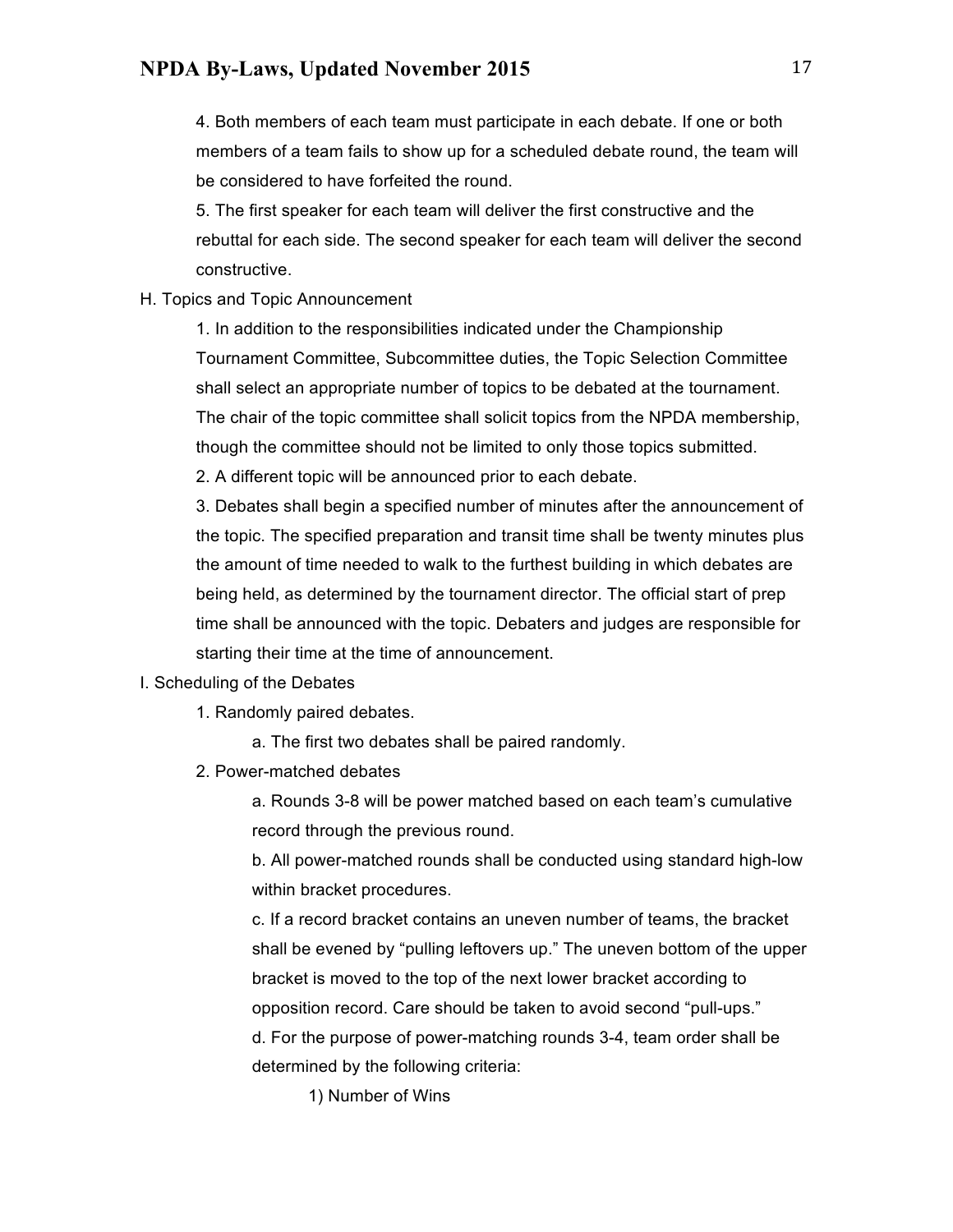2) Total Speaker Points

3) Adjusted Speaker Points: Adjusted by dropping the high and the low scores

4) Opposition Wins: The strength of the team's competition as defined by the number of wins earned by the team's opposition 5) Double-Adjusted Points: Adjusted by dropping the two high and the two low scores

6) Judge Variance: The average number of points that each judge gave the team relative to the number of points the judge gave to all other teams the judge was assigned

7) Random

e. For the purpose of power matching rounds 5-8, team order shall be determined by the following criteria:

1) Number of Wins

2) Adjusted Speaker Points: Adjusted by dropping the high and the low scores

3) Total Speaker Points

4) Opposition Wins: The strength of the team's competition as defined by the number of wins earned by the team's opposition 5) Double-Adjusted Points: Adjusted by dropping the two high and the two low scores

6) Judge Variance: The average number of points that each judge gave the team relative to the number of points the judge gave to all other teams the judge was assigned

7) Random

3. Tab Room Disclosure.

After tabulating the results of each preliminary round 1-8 and releasing the pairings for the subsequent round, the tabulation staff will post the results of the previous round by highlighting the team that won in a common area accessible to all tournament participants or by electronic dissemination.

4. Scheduling elimination rounds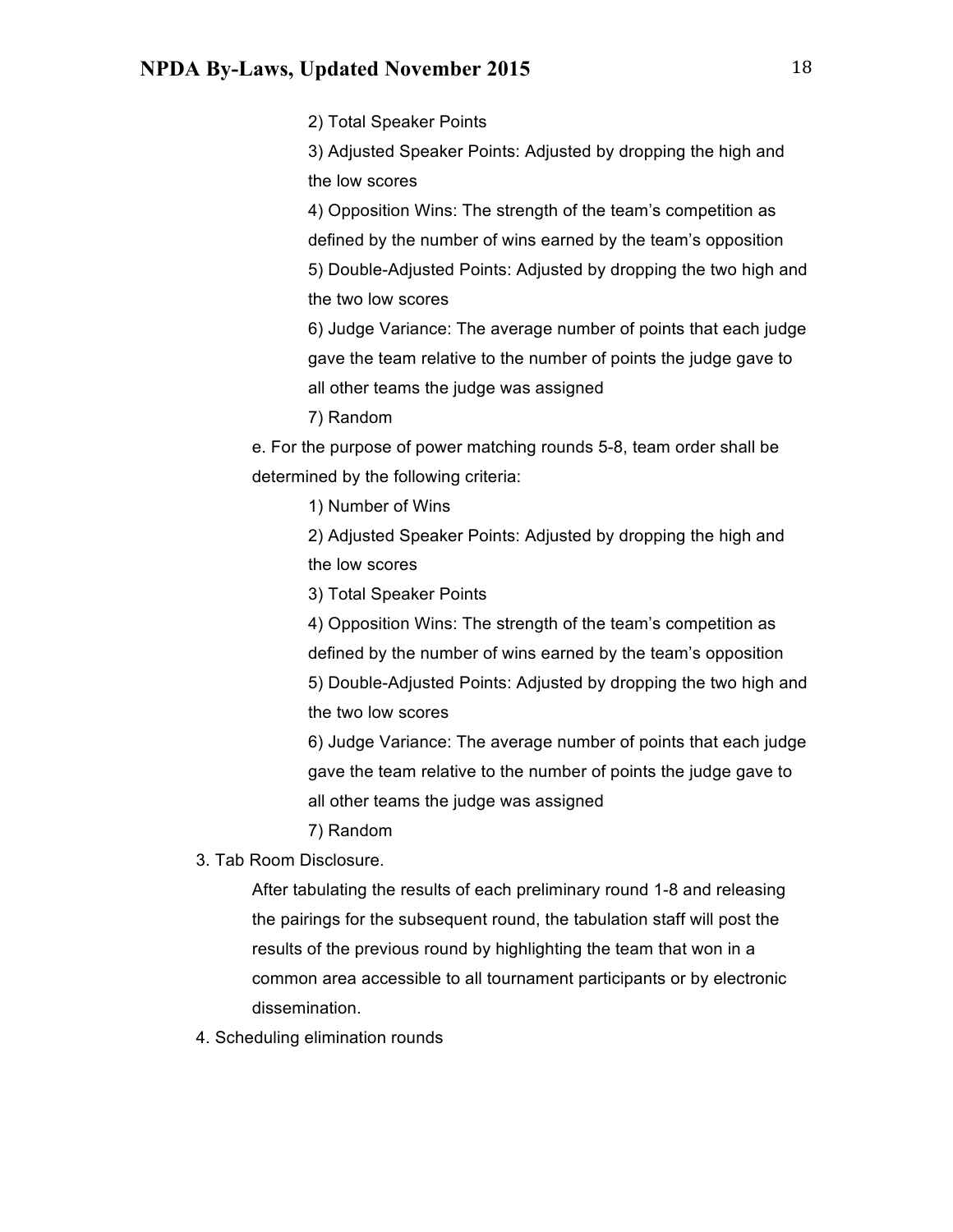a. All teams with winning records (5-3 or better) will advance to the singleelimination rounds. The initial seeding order of teams advancing to elimination rounds will be determined by the following criteria:

1) Number of Wins

2) Adjusted Speaker Points: Adjusted by dropping the high and the low scores

3) Total Speaker Points

4) Opposition Wins: The strength of the team's competition as defined by the number of wins earned by the team's opposition 5) Double-Adjusted Points: Adjusted by dropping the two high and the two low scores

6) Judge Variance: The average number of points that each judge gave the team relative to the number of points the judge gave to all other teams the judge was assigned

7) Random

b. If more teams have winning records than can be accommodated with a standard elimination round, a partial elimination round will be held to determine seedings for the subsequent elimination round.

c. Those teams with the lower records will debate in the partial elimination round for seedings in the subsequent elimination rounds. Those teams with better records will receive an automatic bye into the next elimination round.

d. In the event that two teams from the same school meet in elimination rounds, the Tournament Director or his/her staff will break brackets according to the following criteria:

(1) protecting the higher seed;

(2) changing the fewest number of brackets;

(3) preserving original bracket order

e. Sides in the elimination rounds will be reversed if the teams have met in the preliminary rounds. If the teams have not met before, sides will be determined randomly until the quarterfinal round. Starting with the quarterfinal round, a coin toss will determine sides. The team listed first will call the side in the coin toss.

J. Judge Assignment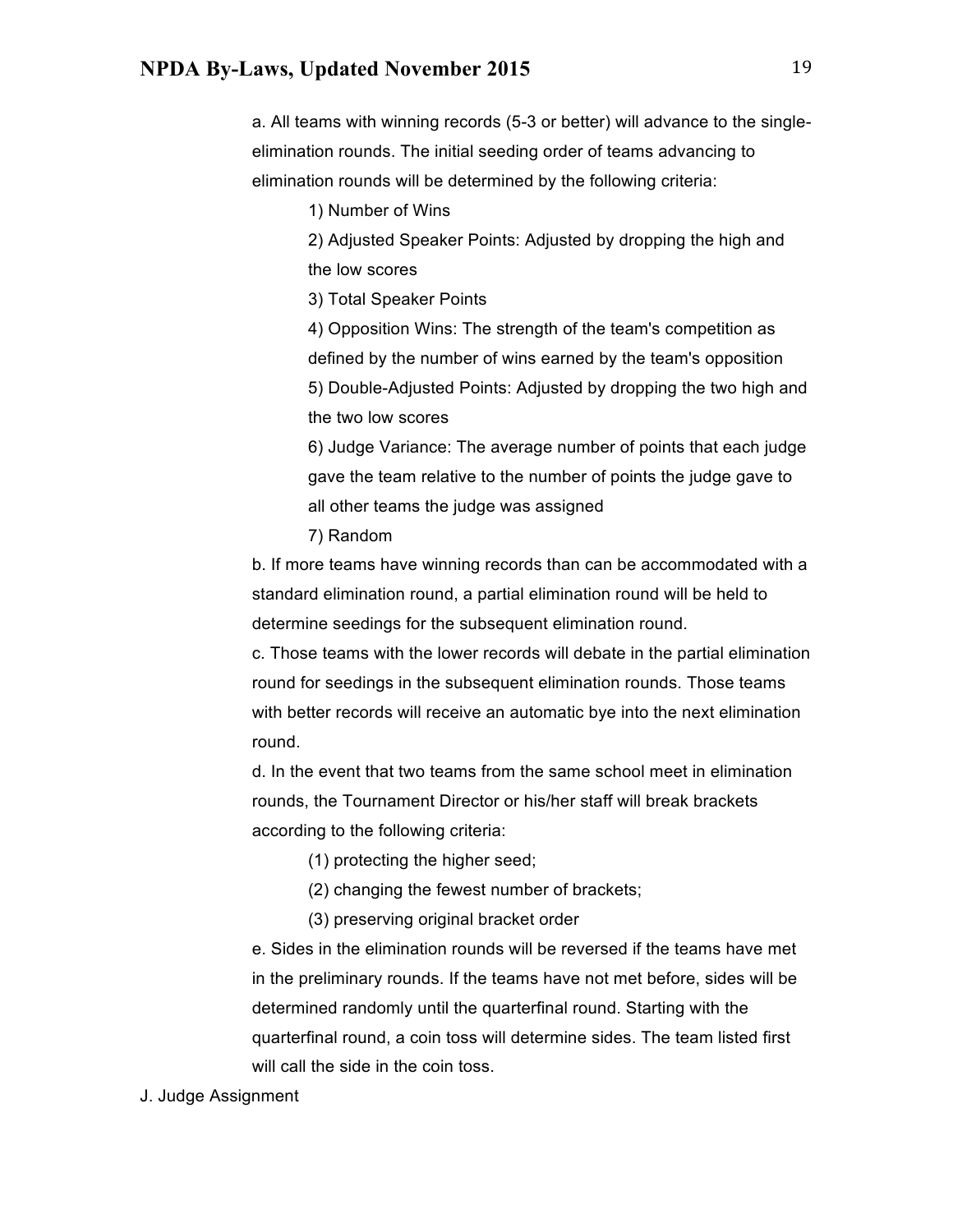1. Each preliminary round should be adjudicated by one judge. Each elimination round prior to the quarter final round will be adjudicated by no fewer than three judges. The quarter final and semi finals will be adjudicated by no fewer than five judges. The final round will be adjudicated by no fewer than seven judges. At the discretion of the Tournament Director, each team in the semifinal and final round of debate may be allowed to remove one or more judges from a tentative panel. In this case, the Tournament Director has the right to name one or more judges who cannot be removed by either team. The team will be given up to three minutes to return the judge strike card or forfeit their right to strike judges. From the remaining potential judge panel, the tab room will randomly assign judges to the debates. The final judge panel will then be announced to the teams debating. 2. All strikes and constraints that have been received by the deadline shall be administered by the tabulation staff and Tournament Director before the start of round one. The number of allowed strikes for each individual team shall never be less than 15% of the entire judging pool.

3. No team will be judged by someone associated with either member of the team or the team's school for the past four years. All teams and judges registered for the tournament should note such conflicts on their entry. At registration, judges will be provided a team list to return to the tab staff marked with any teams they feel they should be constrained against. Any constraints entered by a team in effect for the tournament will need to be justified and accepted by the Tournament Director based on the following categories: former coaches, former team members, romantic relationships.

4. All judging assignments will be made at random from a pool. Judges and program directors should identify obvious conflicts of interest and exclude those judges from judging teams impacted by that conflict

5. All judges are committed to judge two rounds past the elimination round of their last competing teams. Judges who wish to remain in the pool past their obligation should notify the tournament director. The Tournament Director will publicly post a list of the judges being used for morning elimination rounds. 6. All judges are required to monitor postings and ballots (whether paper or

electronic) and judge any debate that they are assigned to. A financial penalty of fifty dollars for each preliminary and 100 dollars for each elimination round will be imposed against any and all judges who fail to be available to judge all rounds for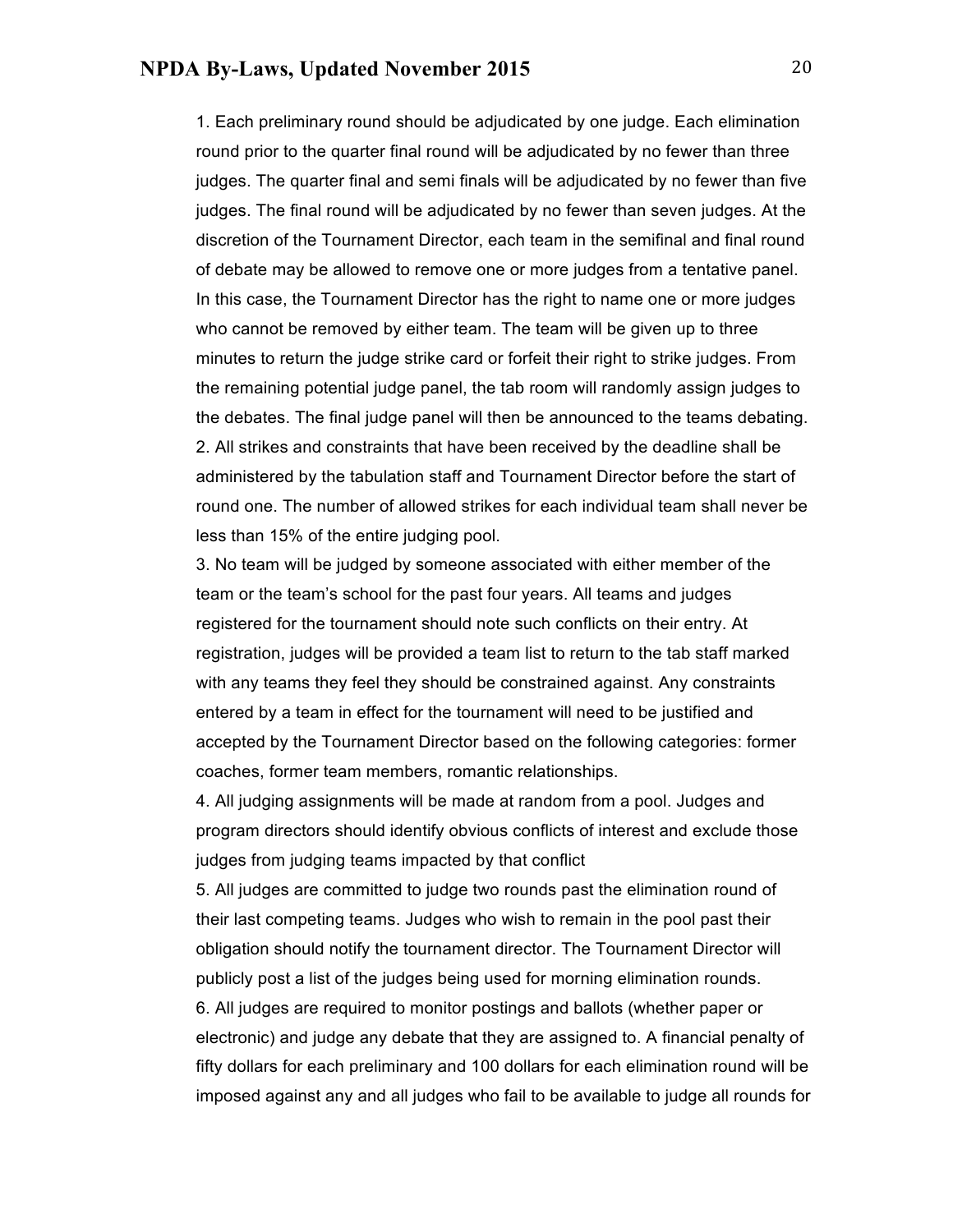which they are obligated. Fines must be paid promptly, as determined by the tournament director.

a. Teams from schools who have not paid penalties for their judges failing to pick up assigned and/or pushed ballots will not be allowed to advance to elimination rounds.

b. Until fines are paid, the judge's affiliated or hiring school will be suspended from NPDA membership.

c. All fines are subject to appeal to the National Championship

Tournament Ombudsperson on the basis of extenuating circumstances. 7. Judges shall arrive at their debates on time. A financial penalty of fifty dollars for each preliminary and one hundred dollars for each elimination round will be imposed against any and all judges who fail to be available to judge all rounds to which they are obligated.

a. Debaters shall be afforded the opportunity to inform the tab room of judges who are late to their rounds. The Tournament Director shall have the discretion of imposing penalties, equivalent to those imposed for a missed round, for lateness.

b. Until fines are paid, the judge's affiliated or hiring school will be suspended from NPDA membership and denied participation in elimination rounds.

c. All fines are subject to appeal to the National Championship Tournament Ombudsperson on the basis of extenuating circumstances.

8. Judges should strive to judge debates on the basis of student performance, avoiding rendering decisions based on the judge's personal prejudices.

K. Enforcement of Tournament Rules

1. Enforcement of Section 4 of the NPDA Tournament Rules (section entitled "During the Debate") shall be the province of the judge(s). In the case of a dispute regarding a judge's interpretation of the rules, enforcement of the rules, or adhering to the procedures of the tournament, one or both debate teams may appeal a judge's decision regarding sanctions to the tournament ombudsperson for a final decision. All judges adjudicating at the Championship Tournament shall affirm, that they have read, understand and agree to abide by the NPDA rules and guidelines for judging, including the Sexual Harassment and Discrimination Policy, prior to submitting their required judging philosophy.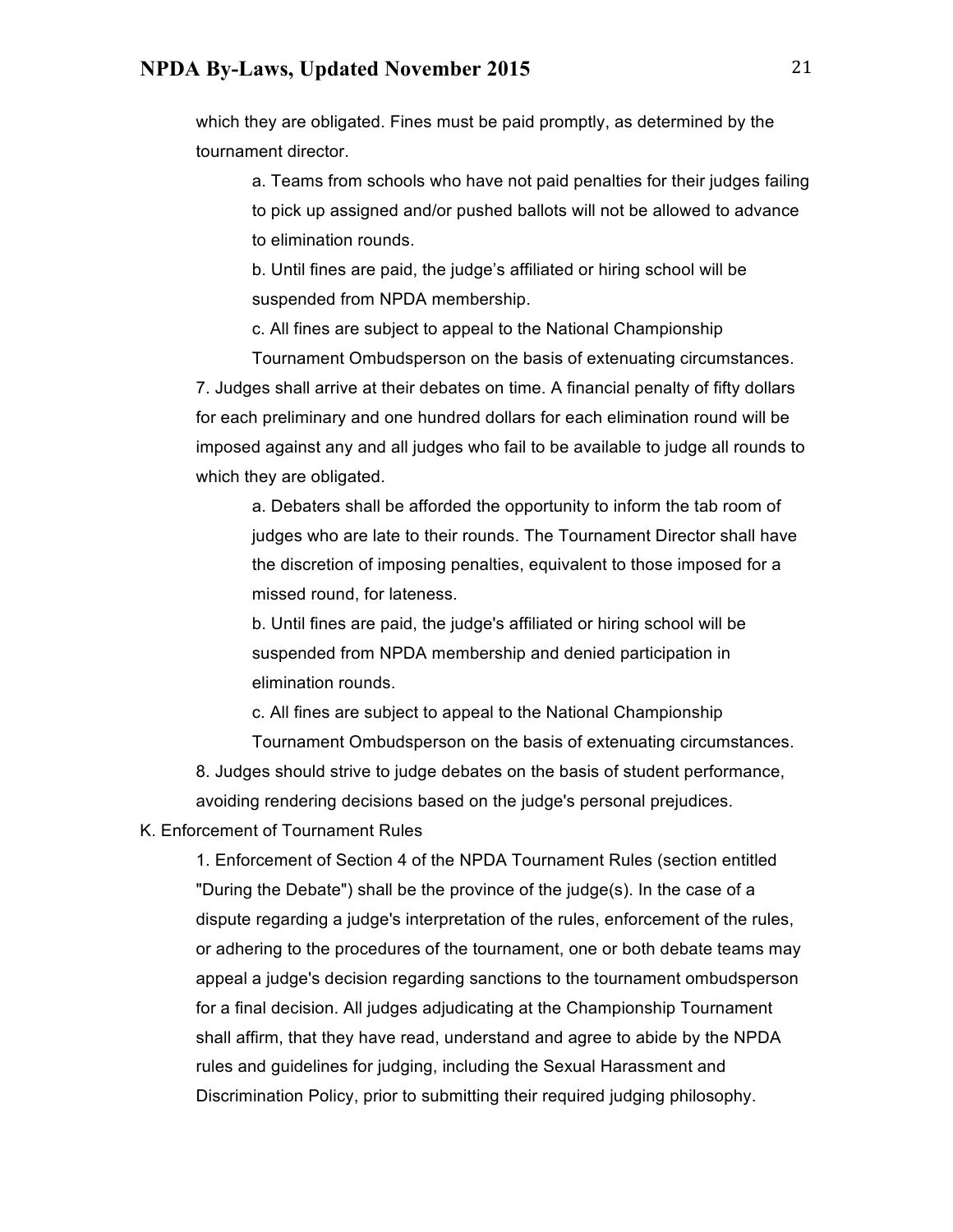2. In addition to enforcing Section 4 of the NPDA Tournament Rules, the judge(s) shall be responsible for declaring a forfeiture to a team not showing up for a debate.

a. Teams that arrive more than three minutes after preparation time has elapsed shall forfeit the debate.

3. All appeals pertaining to tournament rules in a particular round must be made before the topic is announced for the subsequent round.

4. Enforcement of all other sections of the NPDA Tournament Rules shall be the providence of the Tournament Director in consultation with the Championship Tournament Committee.

5. Appeals of decisions made by the tournament director will be directed to the National Championship Tournament Ombudsperson.

#### L. Awards

1. Each debater advancing to elimination rounds will receive an award. Each member of the team will receive an award appropriate to their placing in the tournament (Quarterfinalist, Semifinalist, etc.).

2. The top twenty speakers at the tournament will receive an award as determined by the speaker points assigned to them in the preliminary rounds. Speaker order shall be determined by the following criteria:

a. Adjusted Points: Speaker points after dropping high and low scores

b. Total Points: Total speaker points

c. Double-Adjusted Points: Speaker points after dropping the two highest and the two lowest scores

d. Judge Variance: The average number of points greater or fewer that each judge gave the speaker relative to all other speakers to which the judge assigned points

e. Number of Wins: The speaker's number of wins in the preliminary rounds

f. Opposition Wins: The strength of the speaker's competition as defined by the number of preliminary round wins earned by the speaker's opposition

g. If all the speakers involved in a tie are indistinguishable based on all of the above criteria, then an "unbreakable tie" will be declared.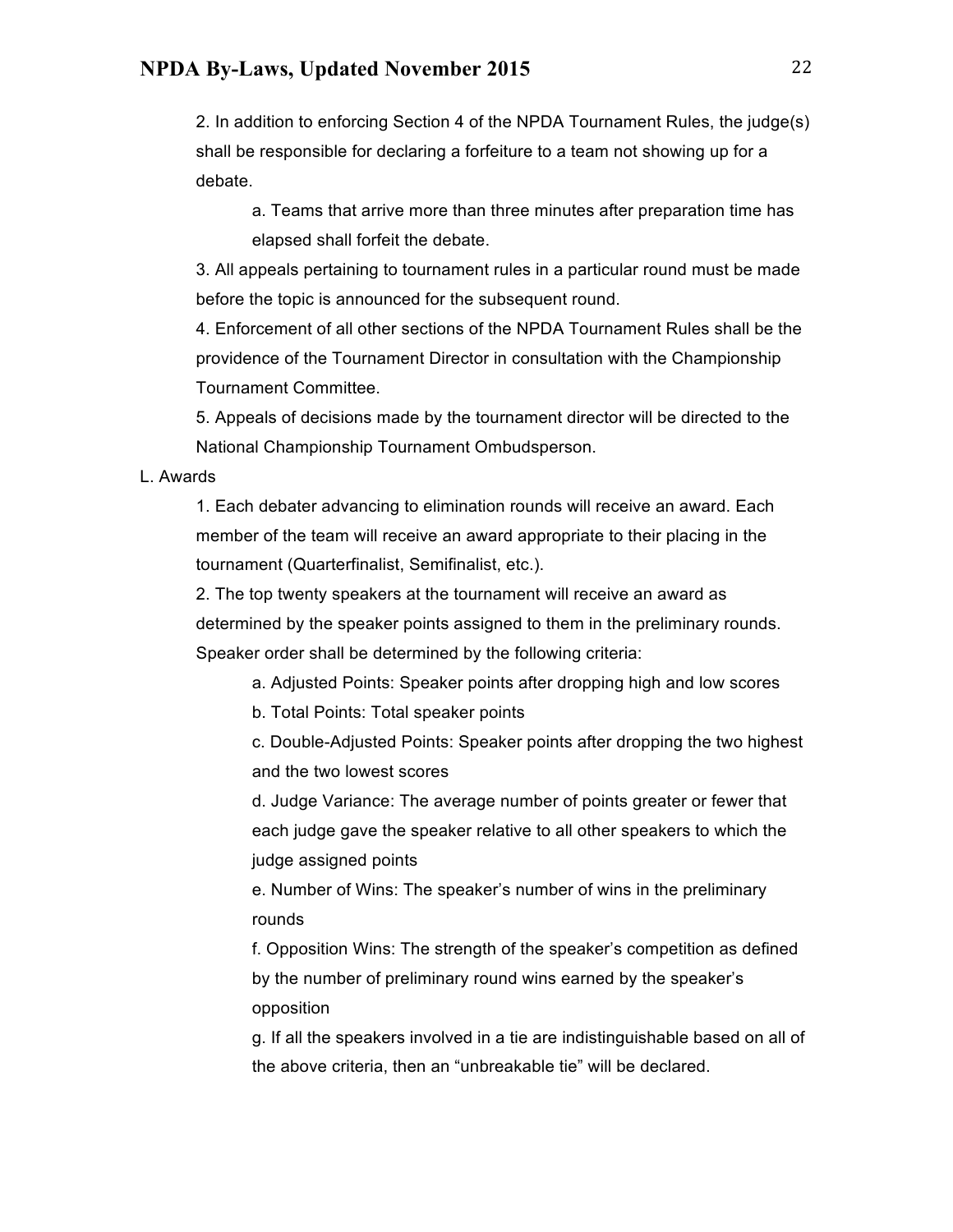3. All teams, both members of which are novice (no more than one semester of interscholastic high school debate experience, in their first year of intercollegiate debate competition with a year of competition being defined as two tournaments in each of two semesters), will be eligible for the Top Novice Team award. The top three novice teams will receive awards. The top novice teams are also eligible for regular team awards.

a. Placing will first be determined by a team's placing in elimination rounds.

b. If a tie still exists, the seeding of the tied teams after preliminary rounds will determine placing.

4. All novice debaters (no more than one semester of interscholastic high school debate experience, in their first year of intercollegiate debate competition with a year of competition being defined as two tournaments in each of two semesters) will be eligible for the Top Novice Speaker award, regardless of the status of the person with whom they debate. The top five novice speakers will be recognized. The top novice speakers are also eligible for regular speaker awards. Speaker order shall be determined by the following criteria:

- a. Adjusted speaker points
- b. Total speaker points
- c. Double adjusted speaker points
- d. Judge variance
- 5. Tournament Sweepstakes
	- a. Championship Tournament Sweepstakes

1) All schools participating in the tournament will be eligible to receive a Championship Tournament Sweepstakes Award. 2) The top twenty schools competing will receive Championship Tournament Sweepstakes Awards.

3) Sweepstakes points will be accumulated from a combination of preliminary and elimination round records from the top four teams from a school during the competition. Ordinarily, the records of the four teams from each school with the highest number of preliminary round wins will be awarded two points for each preliminary round. An additional two points will be awarded per team per elimination round won (including advancement by a bye)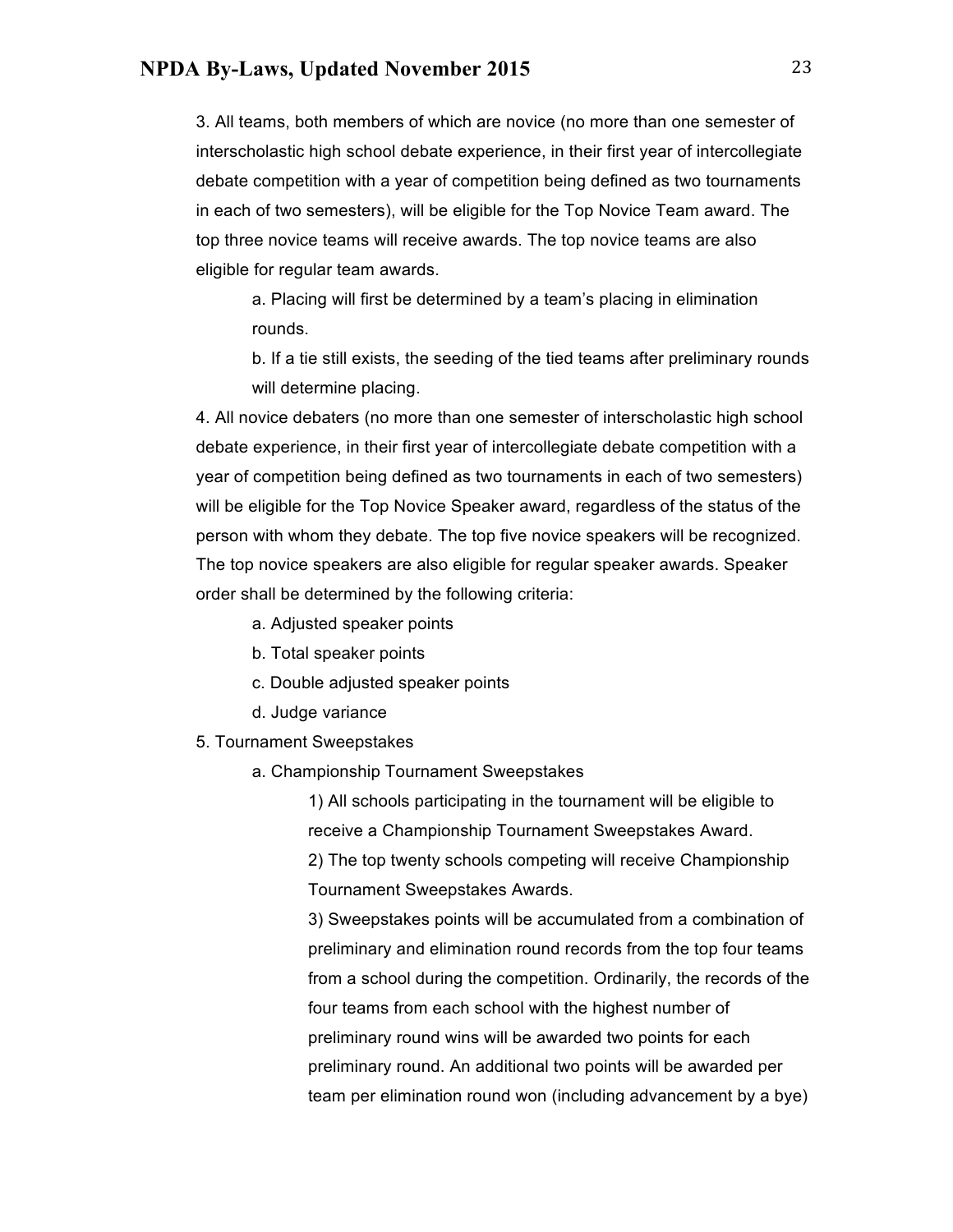by the four teams accumulating the most elimination round points. These may not necessarily be the same four teams that accumulated the most points in preliminary rounds. The National Champion will receive an additional two points for its school in addition to any elimination round points earned.

4) The order of Championship Tournament Sweepstakes Awards will be determined using the following criteria, listed in order of importance:

> a) The greatest cumulative number of preliminary and elimination round points as enumerated in 5. a. 3) b) The greatest number of teams advancing to the first elimination round. When the first elimination round is a partial elimination round, this tie-breaker is the greatest number of teams advancing to elimination rounds, including both those teams participating in the partial elimination round and those teams receiving a bye into the second elimination round.

c) The greatest number of teams advancing to the second elimination round.

d) The greatest number of teams advancing to the third elimination round.

e) The greatest number of teams advancing to the fourth elimination round.

f) The greatest number of teams advancing to the fifth elimination round.

g) The greatest number of teams advancing to the sixth elimination round.

h) The greatest number of teams advancing to the seventh elimination round.

i) If all of the schools involved in a tie have at least four teams whose records are used in calculating sweepstakes awards, then the greatest cumulative number of preliminary round wins for those teams after each school's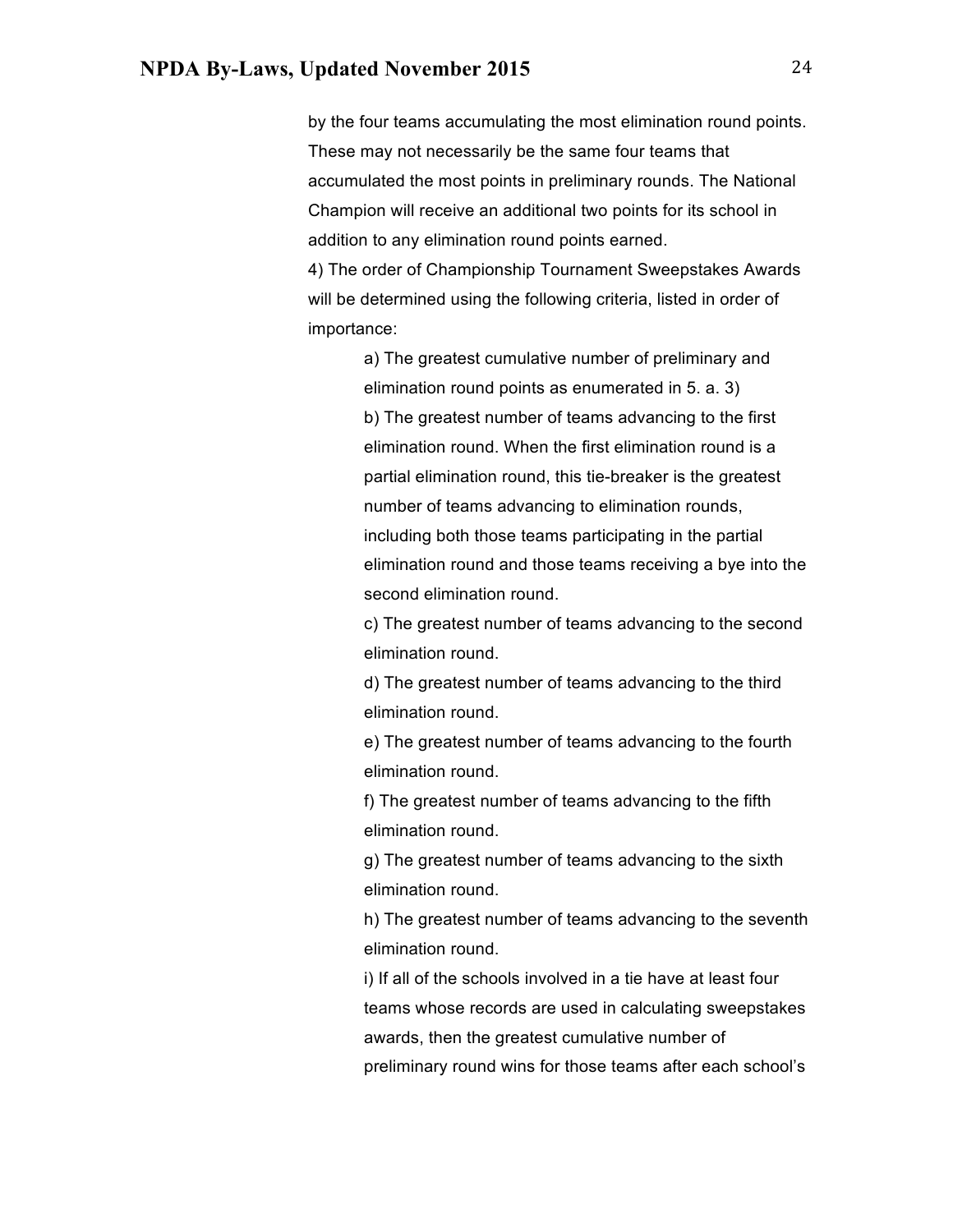best and worst team's preliminary round records are thrown out ("adjusted").

j) The lowest cumulative speaker award placings for the school's four highest placing individual speakers. k) If the schools involved in a tie are indistinguishable based on all of the above criteria, then an "unbreakable tie" will be declared.

#### b. Two-Year College Tournament Sweepstakes

1) Those schools designated as two-year colleges that participate in the Championship Tournament will be eligible to receive a Two-Year College Championship Tournament Sweepstakes Award. 2) The top five two-year colleges competing will receive Two-Year College Championship Tournament Sweepstakes Awards. 3) Ordinarily, the records of the four teams from each school with the highest number of preliminary round wins will count toward the determination of sweepstakes awards. However, in the event that all schools wishing to enter four teams at the Championship Tournament cannot be accommodated, the maximum number of teams that count for tournament sweepstakes will be set at the number of teams that every school was allowed to enter. 4) The order of Two-Year College Championship Tournament Sweepstakes Awards will be determined using the following criteria, listed in order of importance:

> a) The greatest cumulative number of preliminary round wins of up to four teams.

b) The greatest number of teams advancing to the first elimination round. When the first elimination round is a partial elimination round, this tie-breaker is the greatest number of teams advancing to elimination rounds, including both those teams participating in the partial elimination round and those teams receiving a bye into the second elimination round.

c) The greatest number of teams advancing to the second elimination round.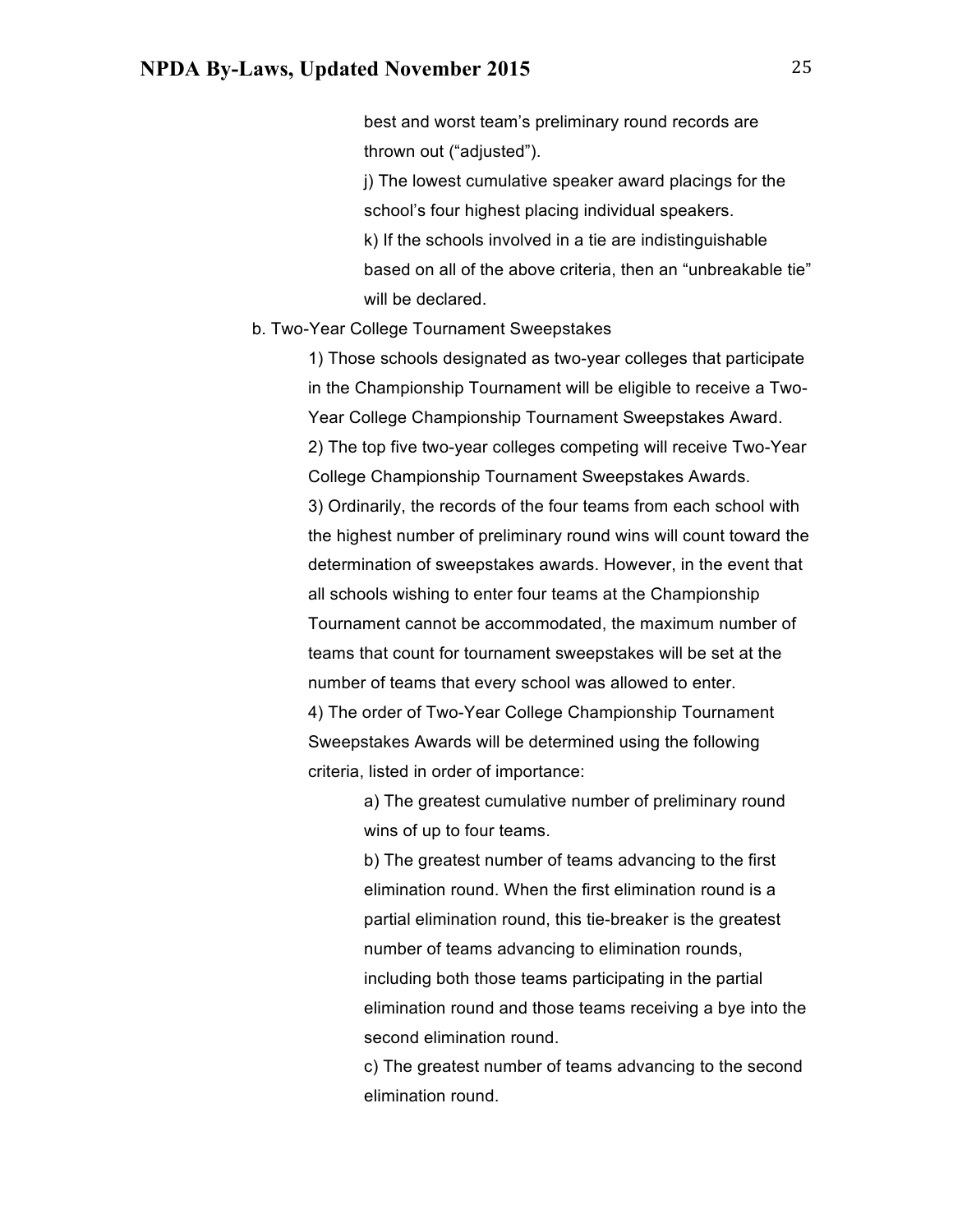d) The greatest number of teams advancing to the third elimination round.

e) The greatest number of teams advancing to the fourth elimination round.

f) The greatest number of teams advancing to the fifth elimination round.

g) The greatest number of teams advancing to the sixth elimination round.

h) The greatest number of teams advancing to the seventh elimination round.

i) If all of the schools involved in a tie have at least four teams whose records are used in calculating sweepstakes awards, then the greatest cumulative number of preliminary round wins for those teams after each school's best and worst teams preliminary round records are thrown out ("adjusted").

j) The lowest cumulative speaker award placings for the school's four highest placing individual speakers. k) If the schools involved in a tie are indistinguishable based on all of the above criteria, then an "unbreakable tie" will be declared.

#### 6. Season Sweepstakes

a. Both Overall Season Sweepstakes and Two-Year College Season Sweepstakes will be determined by the criteria outlined in the NPDA By-Law IV.

b. The top twenty schools shall receive awards in the Season Sweepstakes competition.

c. The top five two-year colleges shall receive awards in the Two-Year College Season Sweepstakes competition.

#### 7. Results Appeals

All appeals of awards presented at the Championship Tournament (including season-long sweepstakes), such as appeals based on tabulation error, debater eligibility or inconsistency with governing documents, must be made within 30 days of the conclusion of the